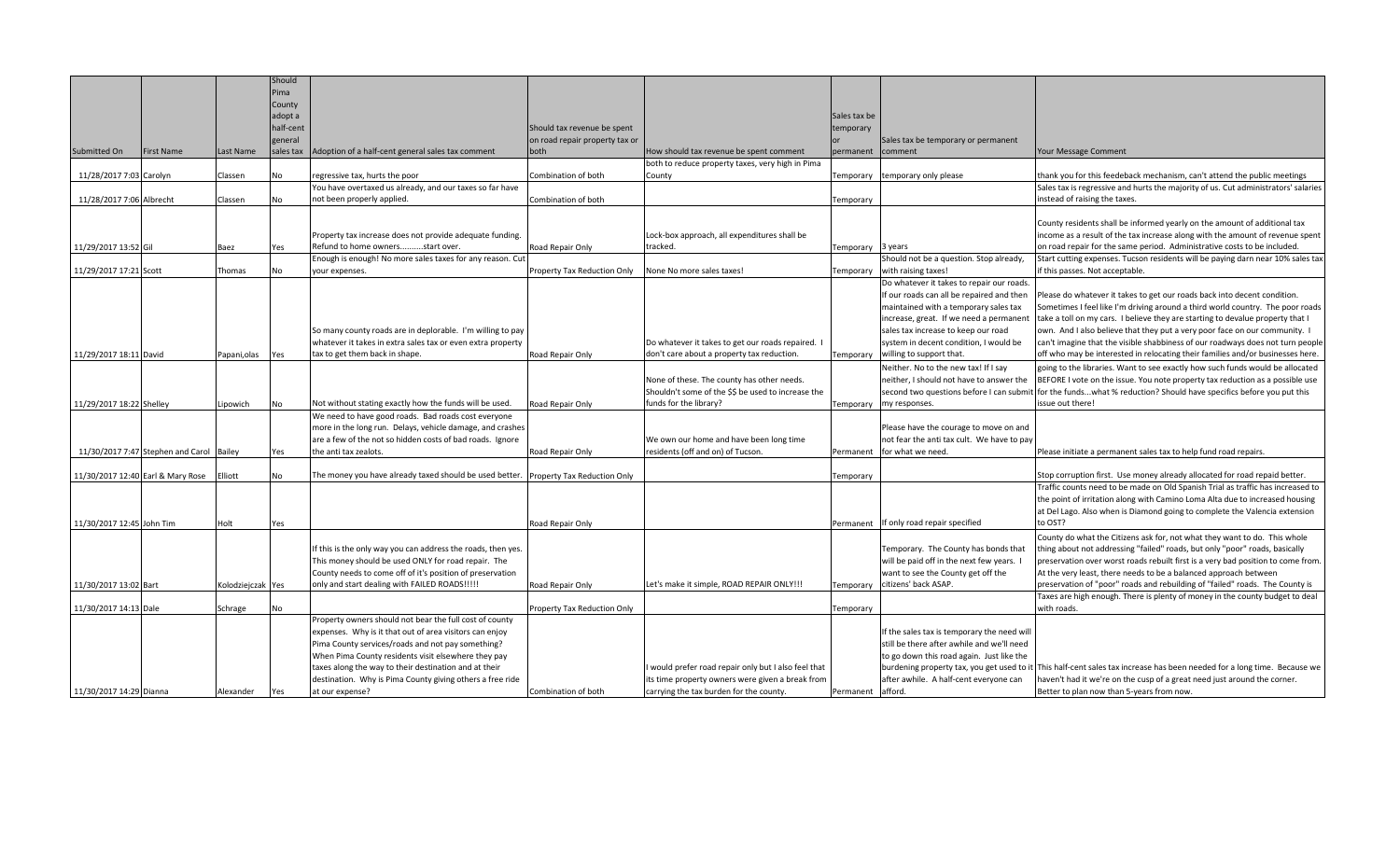| <b>WOLFF</b><br>11/30/2017 14:50 CHARLES<br>Road Repair Only<br>easy way to respond<br><b>Yes</b><br>Temporary | Submitted On | <b>First Name</b> | Last Name | Should<br>Pima<br>County<br>adopt a<br>half-cent<br>general | sales tax Adoption of a half-cent general sales tax comment | Should tax revenue be spent<br>on road repair property tax or<br>both | How should tax revenue be spent comment | Sales tax be<br>temporary<br>permanent comment | Sales tax be temporary or permanent | Your Message Comment                                                                                                                                                                                                                                                                                                                                                                                                                                                         |
|----------------------------------------------------------------------------------------------------------------|--------------|-------------------|-----------|-------------------------------------------------------------|-------------------------------------------------------------|-----------------------------------------------------------------------|-----------------------------------------|------------------------------------------------|-------------------------------------|------------------------------------------------------------------------------------------------------------------------------------------------------------------------------------------------------------------------------------------------------------------------------------------------------------------------------------------------------------------------------------------------------------------------------------------------------------------------------|
| 11/30/2017 15:28 Dempsey<br>Property Tax Reduction Only<br><b>No</b><br>Bogard<br>No more taxes<br>Temporary   |              |                   |           |                                                             |                                                             |                                                                       |                                         |                                                |                                     | Temporary, until the road maintenance costs are supported by some sort of<br>transportation expenses paid by users. Users of the roads should pay for<br>maintenance. Today a gas tax is the best and should cover 95+% of road<br>maintenance, but as we go electric, a very small sales tax may be a way to<br>obtain the remaining 5%. your "security Measure" stinks. I can not tell of my<br>last attempts to answer your survey was sent. If you want feedback Find an |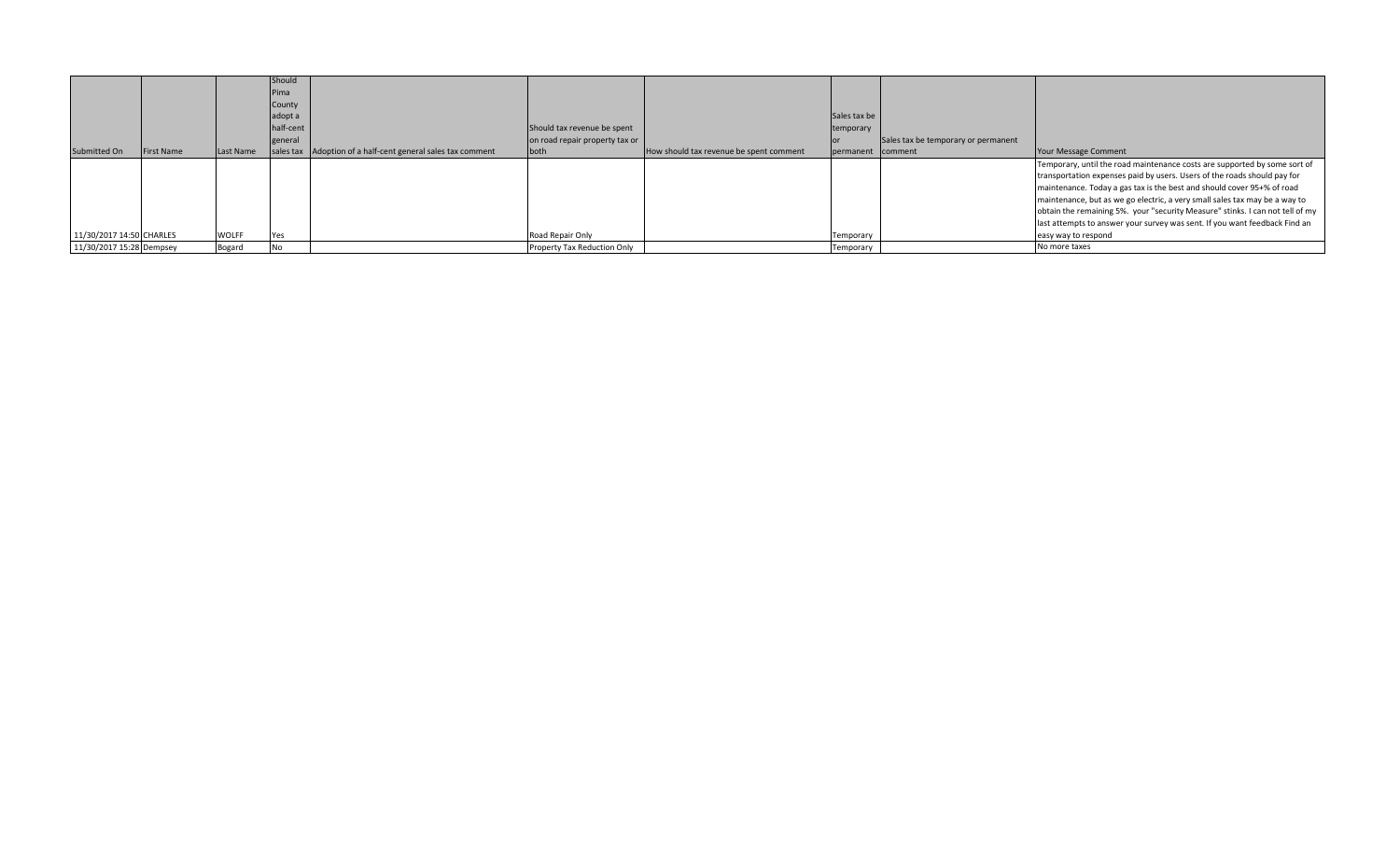|                          |                   |                  | Should<br>Pima           |                                                                                                                      |                                |                                                                                               |                   |                                                  |                                                                                                                        |
|--------------------------|-------------------|------------------|--------------------------|----------------------------------------------------------------------------------------------------------------------|--------------------------------|-----------------------------------------------------------------------------------------------|-------------------|--------------------------------------------------|------------------------------------------------------------------------------------------------------------------------|
|                          |                   |                  | <b>County</b><br>adopt a |                                                                                                                      |                                |                                                                                               |                   |                                                  |                                                                                                                        |
|                          |                   |                  | half-cent                |                                                                                                                      | Should tax revenue be spent    |                                                                                               | Sales tax be      |                                                  |                                                                                                                        |
|                          |                   |                  | general                  |                                                                                                                      | on road repair property tax or |                                                                                               |                   | temporary or Sales tax be temporary or permanent |                                                                                                                        |
| <b>Submitted On</b>      | <b>First Name</b> | <b>Last Name</b> |                          | sales tax Adoption of a half-cent general sales tax comment                                                          | both                           | How should tax revenue be spent comment                                                       | permanent comment |                                                  | <b>Your Message Comment</b>                                                                                            |
|                          |                   |                  |                          | have been fighting for 10 years to get relief for the 38 year                                                        |                                |                                                                                               |                   |                                                  |                                                                                                                        |
|                          |                   |                  |                          | old disintegrating streets in Moondance Patio Homes. I have                                                          |                                |                                                                                               |                   |                                                  |                                                                                                                        |
|                          |                   |                  |                          | on three occasions received letters from the County                                                                  |                                |                                                                                               |                   |                                                  |                                                                                                                        |
|                          |                   |                  |                          | Administrator asking that I and my neighbors support tax                                                             |                                |                                                                                               |                   |                                                  |                                                                                                                        |
|                          |                   |                  |                          | increases so that we can get our streets replaced. I am a                                                            |                                |                                                                                               |                   |                                                  |                                                                                                                        |
|                          |                   |                  |                          | lifelong Democrat who normally votes in favor of taxes for                                                           |                                |                                                                                               |                   |                                                  |                                                                                                                        |
|                          |                   |                  |                          | schools, public services and infrastructure. However, the last                                                       |                                |                                                                                               |                   |                                                  |                                                                                                                        |
|                          |                   |                  |                          | PCTAC meeting proved to me that political squabbles will<br>prevent my streets from being repaved regardless of what |                                |                                                                                               |                   | Like all fees and other money raising            |                                                                                                                        |
|                          |                   |                  |                          | taxes are approved. I and my neighbors have paid taxes for                                                           |                                |                                                                                               |                   | devices, there should be a                       |                                                                                                                        |
|                          |                   |                  |                          | 38 years which one would assume meant that our streets                                                               |                                |                                                                                               |                   |                                                  | measurement of the successful use of   Why do you keep asking for citizen/taxpayer input from anyone                   |
|                          |                   |                  |                          | would not be ignored simply to punish a Supervisor that                                                              |                                |                                                                                               |                   | the money raised. We should not                  | in District 1, when they are going to be ignored. If PCTAC                                                             |
|                          |                   |                  |                          | many of us did not even vote for. I will not be voting for any                                                       |                                |                                                                                               |                   | continue a tax that is not used                  | members were simply going to approve a DOT plan, ignoring                                                              |
|                          |                   |                  |                          | more taxes until there is a plan in place to repair "poor and                                                        |                                |                                                                                               |                   | efficiently to provide results for the           | citizen input, you could have saved a lot of time and started                                                          |
| 11/30/2017 18:08 C. Jean |                   | Johnson          |                          | Not Sure failing" streets.                                                                                           | Road Repair Only               |                                                                                               | Temporary         | taxpayers.                                       | implementing the plan six months sooner.                                                                               |
|                          |                   |                  |                          |                                                                                                                      |                                | Road repair will increase property value and<br>property tax reduction will increase spending |                   |                                                  |                                                                                                                        |
|                          |                   |                  |                          | In order to get the roads safe for both vehicles and                                                                 |                                | money for property owners, allowing for more                                                  |                   | To continue road improvements                    | A half cent raise would be beneficial to local economy and                                                             |
| 11/30/2017 19:10 Joshua  |                   | Scott            | Yes                      | pedestrians.                                                                                                         | Combination of both            | capital injection into local economy.                                                         | Permanent         | around Tucson including widenings.               | business.                                                                                                              |
|                          |                   |                  |                          |                                                                                                                      |                                |                                                                                               |                   |                                                  |                                                                                                                        |
|                          |                   |                  |                          |                                                                                                                      |                                |                                                                                               |                   |                                                  |                                                                                                                        |
| 11/30/2017 20:03 Peter   |                   | Schlegel         | No                       |                                                                                                                      | Combination of both            |                                                                                               | Temporary         |                                                  |                                                                                                                        |
|                          |                   |                  |                          | To repair roads, only. The language for enactment must be                                                            |                                | With "iron-clad" wording to prevent Supervisors                                               |                   | Provide with ten year "sunset" period.           |                                                                                                                        |
|                          |                   |                  |                          | "fool proof"in order to prevent switching funding away from                                                          |                                | and/ or administrators from diverting this funding                                            |                   | A temporary status will assist the               | I do not trust the supervisors (3 of them) or the County staff                                                         |
| 11/30/2017 20:21 chuck   |                   | Freitas          | Yes                      | road REPAIR.                                                                                                         | Road Repair Only               | to other projects or operations, etc, etc                                                     | Temporary         | public in controlling malfeasance.               | when it comes to control of new funding, e.g., bonding.                                                                |
|                          |                   |                  |                          | Our roads are in terrible shape and getting worse! We need                                                           |                                |                                                                                               |                   |                                                  |                                                                                                                        |
| 12/1/2017 5:26 Bruce     |                   | Gura             | Yes                      | them fixed now.                                                                                                      | Road Repair Only               | Absolutely ROAD REPAIR ONLY!                                                                  | Permanent         | FIX THE ROADS!                                   |                                                                                                                        |
|                          |                   |                  |                          | I understand your dilemma but the state should solve the                                                             |                                |                                                                                               |                   |                                                  |                                                                                                                        |
|                          |                   |                  |                          | problem by sending more money to Pima County and less to                                                             |                                |                                                                                               |                   |                                                  |                                                                                                                        |
|                          |                   |                  |                          | Maricopa County. If we bail them out, they will continue their                                                       |                                |                                                                                               |                   |                                                  |                                                                                                                        |
|                          |                   |                  |                          | current policies and we will never get out from under fixing                                                         |                                | None of the above. No sales tax as answered                                                   |                   | None of the above. No sales tax as               |                                                                                                                        |
| 12/1/2017 5:28 Linda     |                   | Touzeau          | No                       | our own roads via sales taxes!                                                                                       |                                | above.                                                                                        |                   | answered above.                                  |                                                                                                                        |
|                          |                   |                  |                          |                                                                                                                      |                                |                                                                                               |                   |                                                  |                                                                                                                        |
| 12/1/2017 6:41 Sharon    |                   | Groves           | Yes                      |                                                                                                                      | Road Repair Only               |                                                                                               | Permanent         |                                                  |                                                                                                                        |
|                          |                   |                  |                          | I don't like the idea raising taxes on our poorest (which there                                                      |                                |                                                                                               |                   |                                                  |                                                                                                                        |
|                          |                   |                  |                          | area a lot) citizens because Huckleberry and the board of                                                            |                                |                                                                                               |                   |                                                  |                                                                                                                        |
|                          |                   |                  |                          | suporvisors can't/won't properly prioritize a budget to reflect                                                      |                                |                                                                                               |                   |                                                  | You have no trust in the community and untill you fix that this                                                        |
|                          |                   |                  |                          | the most basic funtions of government and there                                                                      |                                |                                                                                               |                   |                                                  | should never come to a vote. This sales tax increase would                                                             |
|                          |                   |                  |                          | responsibility. I possibly could be open to this if there were at                                                    |                                |                                                                                               |                   |                                                  | generate very little and still pales in comparison to the HURF                                                         |
|                          |                   |                  |                          | least 2 years where you spent at least half of the HURF                                                              |                                |                                                                                               |                   |                                                  | money you get and choose to spend unwisely. Until there is                                                             |
|                          |                   |                  |                          | funding you receive on road maintenance and repair because                                                           |                                |                                                                                               |                   |                                                  | either a change with the county administrator and/or the board                                                         |
| 12/1/2017 7:14 justin    |                   |                  |                          | right now I don't trust any of you to do the right thing or<br>spend this money the correct way.                     |                                |                                                                                               |                   |                                                  | or you start to prioritize the budget to reflect the very basics of<br>government and your job this should never pass. |
|                          |                   | currie           | No                       |                                                                                                                      |                                |                                                                                               |                   |                                                  |                                                                                                                        |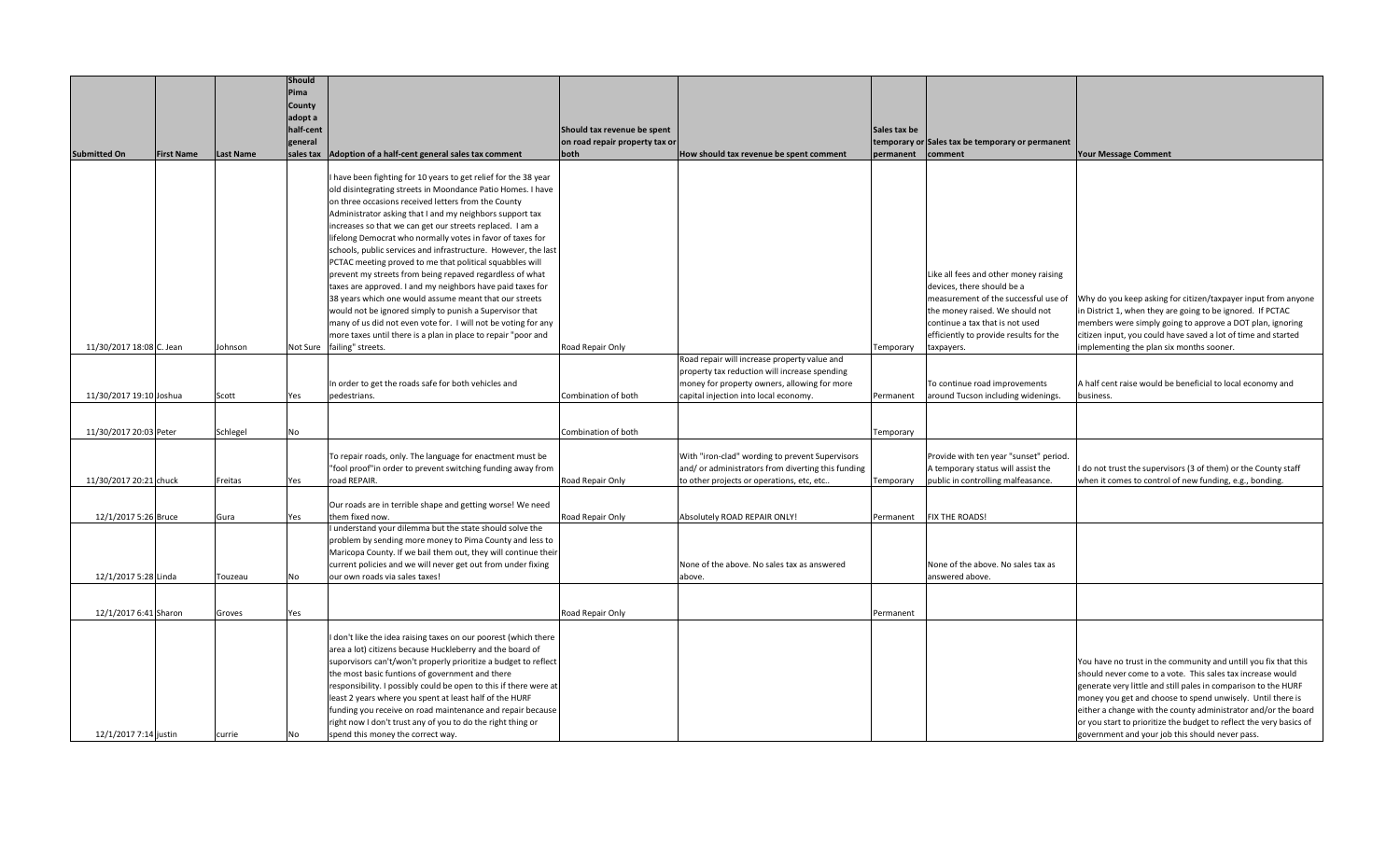| <b>Submitted On</b>                           | <b>First Name</b> | <b>Last Name</b> | Should<br>Pima<br><b>County</b><br>adopt a<br>half-cent<br>general<br>sales tax | Adoption of a half-cent general sales tax comment                                                                                                                                                                                                                                                                                                                                                                                                                                                                                                                                                          | Should tax revenue be spent<br>on road repair property tax or<br>both | How should tax revenue be spent comment                                                                                                                                                                                                             | Sales tax be<br>permanent | temporary or Sales tax be temporary or permanent<br>comment                                                                                                                                                                                                                                                                                                                    | <b>Your Message Comment</b>                                                                                                                                                                                                                                                                                                                                                                                                                                                                                                                                                                                                                                                                                                                                                                        |
|-----------------------------------------------|-------------------|------------------|---------------------------------------------------------------------------------|------------------------------------------------------------------------------------------------------------------------------------------------------------------------------------------------------------------------------------------------------------------------------------------------------------------------------------------------------------------------------------------------------------------------------------------------------------------------------------------------------------------------------------------------------------------------------------------------------------|-----------------------------------------------------------------------|-----------------------------------------------------------------------------------------------------------------------------------------------------------------------------------------------------------------------------------------------------|---------------------------|--------------------------------------------------------------------------------------------------------------------------------------------------------------------------------------------------------------------------------------------------------------------------------------------------------------------------------------------------------------------------------|----------------------------------------------------------------------------------------------------------------------------------------------------------------------------------------------------------------------------------------------------------------------------------------------------------------------------------------------------------------------------------------------------------------------------------------------------------------------------------------------------------------------------------------------------------------------------------------------------------------------------------------------------------------------------------------------------------------------------------------------------------------------------------------------------|
| 12/1/2017 7:40 Ruth                           |                   | Thomas           | Yes                                                                             | Things have to be fixed and kept in good working order.<br>Otherwise, we will become an area of broken everything.<br>Roads are TERRIBLE. and SHAMFUL!                                                                                                                                                                                                                                                                                                                                                                                                                                                     | Road Repair Only                                                      | Let's fix our roads!                                                                                                                                                                                                                                | Permanent                 | Let's keep our city workable with<br>efficient roadsnot cheap temporary<br>fixes.  With patches so heavy that I<br>can't find the center lines to designate<br>the lanegood roads with a revolving<br>plan to always keep them in good<br>shape. I am disgusted with Skyline Dr.<br>And many other areas that are so full of<br>patched potholes and streaky black<br>of them. | patchesit is unsafe to drive on many   So"don't worry about the problemCONCENTRATE ON THE<br>ANSWER!". DO IT! Don't just talk about it!                                                                                                                                                                                                                                                                                                                                                                                                                                                                                                                                                                                                                                                            |
|                                               |                   | Archer           |                                                                                 |                                                                                                                                                                                                                                                                                                                                                                                                                                                                                                                                                                                                            |                                                                       |                                                                                                                                                                                                                                                     |                           |                                                                                                                                                                                                                                                                                                                                                                                |                                                                                                                                                                                                                                                                                                                                                                                                                                                                                                                                                                                                                                                                                                                                                                                                    |
| 12/1/2017 9:39 Athene<br>12/1/2017 11:07 Joan |                   | Bolin            | No<br>Yes                                                                       | If that is the only way the roads can get repaired then we<br>need to add a general sales tax.                                                                                                                                                                                                                                                                                                                                                                                                                                                                                                             | Property Tax Reduction Only<br>Road Repair Only                       | Roads are in bad shape. If you don't fix the roads<br>our property values will decrease, and people<br>won't want to live where the roads are falling<br>apart.                                                                                     | Temporary<br>Permanent    | Roads are an ongoing problem, so<br>money needs to be there to fix them.                                                                                                                                                                                                                                                                                                       | Let keep Arizona's roads in good condition. If that means we<br>need more money to fix them, I'm all for an increase of the sales<br>tax.                                                                                                                                                                                                                                                                                                                                                                                                                                                                                                                                                                                                                                                          |
| 12/1/2017 13:31 Jerome                        |                   | Bodmer           | Yes                                                                             |                                                                                                                                                                                                                                                                                                                                                                                                                                                                                                                                                                                                            | Road Repair Only                                                      |                                                                                                                                                                                                                                                     | Permanent                 |                                                                                                                                                                                                                                                                                                                                                                                | It is obvious that the state will never allow HURF money to go to<br>states and municipalities to the level required to build and<br>maintain roads. Therefore, obtaining road funding via sales tax<br>(or any other method) is the only solution. To not act is poor<br>management by the Board of Supervisors. Please do not let this<br>become a political issue. Think of the citizens and take the<br>necessary steps to fix the roads  and the funding mechanism<br>for good. I don't mind paying the extra tax as the poor roads are<br>costing me more in wear and tear on our vehicles than the<br>incremental tax paid. Also, there are some areas of Pima County<br>that we actually avoid due to the poor roads. This is not good for<br>business or attractiveness of the community. |
| 12/1/2017 14:46 Scott                         |                   | Kadous           | No                                                                              | Do like all the people do in Pima Co. They look at their<br>income and expenses and reorganize their expenses and cut<br>back on what's wanted to get what they need. I have a fixed<br>income. Unlike your unlimited ways of getting income (taxes,<br>regulations, etc.)I don't have those types of resources,<br>therefore I cut spending and in some cases sell some of my<br>items if needed to budget what I need. It's time your manage<br>your dept. and balance your budget for projects and cut the<br>waste and inefficient workers from top to bottom just like we<br>all have to do to exist. |                                                                       | None of the above since no tax should be impose<br>until you can show and verify your spending is in<br>control and unneeded programs are disposed of<br>and quite taking money "ear marked" for one<br>project or program and spend it on another. |                           | None of the above sine no tax should<br>be imposed.                                                                                                                                                                                                                                                                                                                            | Balance your check book like we all have to do to get the things<br>needed to live in this county, city, state and country.                                                                                                                                                                                                                                                                                                                                                                                                                                                                                                                                                                                                                                                                        |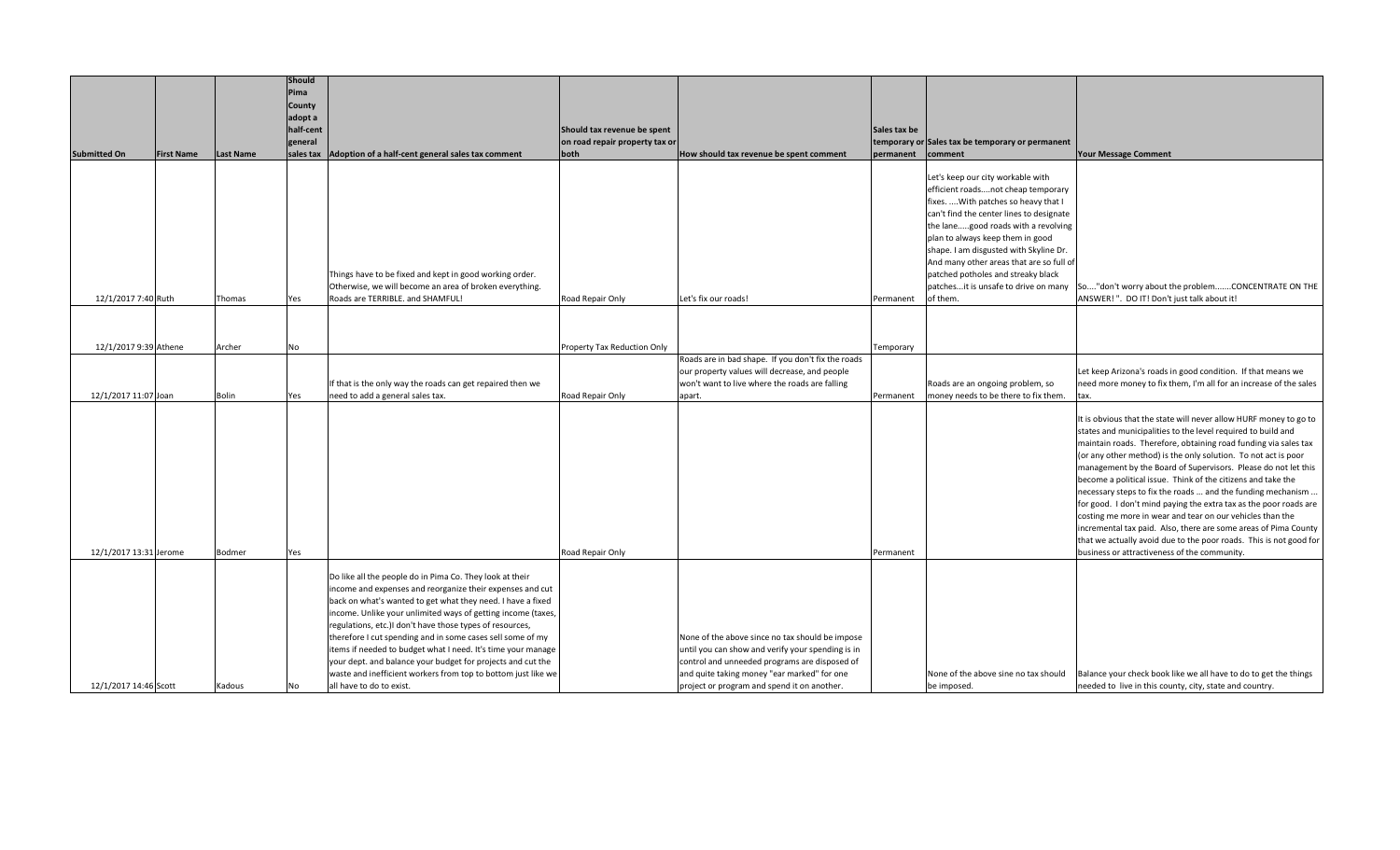|                          |                   |                  | <b>Should</b> |                                                                |                                |                                                      |              |                                                  |                                                                       |
|--------------------------|-------------------|------------------|---------------|----------------------------------------------------------------|--------------------------------|------------------------------------------------------|--------------|--------------------------------------------------|-----------------------------------------------------------------------|
|                          |                   |                  | Pima          |                                                                |                                |                                                      |              |                                                  |                                                                       |
|                          |                   |                  | <b>County</b> |                                                                |                                |                                                      |              |                                                  |                                                                       |
|                          |                   |                  | adopt a       |                                                                |                                |                                                      |              |                                                  |                                                                       |
|                          |                   |                  |               |                                                                |                                |                                                      |              |                                                  |                                                                       |
|                          |                   |                  | half-cent     |                                                                | Should tax revenue be spent    |                                                      | Sales tax be |                                                  |                                                                       |
|                          |                   |                  | general       |                                                                | on road repair property tax or |                                                      |              | temporary or Sales tax be temporary or permanent |                                                                       |
| <b>Submitted On</b>      | <b>First Name</b> | <b>Last Name</b> |               | sales tax Adoption of a half-cent general sales tax comment    | both                           | How should tax revenue be spent comment              | permanent    | comment                                          | <b>Your Message Comment</b>                                           |
|                          |                   |                  |               | Pima County government should live up to its responsibility    |                                |                                                      |              |                                                  |                                                                       |
|                          |                   |                  |               | and use funds that were previously levied and bond issues      |                                |                                                      |              |                                                  |                                                                       |
|                          |                   |                  |               | and funds originally intended for road repair that were        |                                |                                                      |              |                                                  |                                                                       |
|                          |                   |                  |               | diverted to other uses for road repair. The Board of           |                                |                                                      |              |                                                  |                                                                       |
|                          |                   |                  |               | Supervisors has been irresponsible in their allocation of      |                                |                                                      |              |                                                  |                                                                       |
|                          |                   |                  |               | funds. The money was previously allocated but not faithfully   |                                |                                                      |              |                                                  |                                                                       |
|                          |                   |                  |               | used for the purpose designated. Chuck Huckleberry is over     |                                |                                                      |              |                                                  | How is it that Pima county pays its chief administrator a salary      |
|                          |                   |                  |               | paid for especially for the level of mismanagement over        |                                | Defund unnecessary spending and use that money       |              |                                                  | that is equivalent to counties in our nation with twice the           |
| 12/1/2017 14:50 Robert   |                   | Lo Greco         | No            | which he has presided.                                         |                                | for road repairs.                                    | Temporary    |                                                  | population and in return gets so little effective progress?           |
|                          |                   |                  |               |                                                                |                                |                                                      |              |                                                  |                                                                       |
|                          |                   |                  |               |                                                                |                                |                                                      |              |                                                  |                                                                       |
|                          |                   |                  |               |                                                                |                                |                                                      |              | All county roads should be put on a              |                                                                       |
| 12/1/2017 15:04 Michasj  |                   | Cuthbertson      | No            |                                                                | Road Repair Only               |                                                      | Permanent    | maintenance schedule in perpetuity.              |                                                                       |
|                          |                   |                  |               |                                                                |                                |                                                      |              |                                                  |                                                                       |
|                          |                   |                  |               |                                                                |                                |                                                      |              |                                                  |                                                                       |
| 12/1/2017 23:24 Michasj  |                   | Cuthbertson      | Yes           | The government needs funds to provide necessary services.      | Road Repair Only               |                                                      | Permanent    |                                                  |                                                                       |
|                          |                   |                  |               |                                                                |                                |                                                      |              |                                                  |                                                                       |
|                          |                   |                  |               |                                                                |                                |                                                      |              |                                                  | It is obvious that the state will never allow HURF money to go to     |
|                          |                   |                  |               |                                                                |                                |                                                      |              |                                                  | states and municipalities to the level required to build and          |
|                          |                   |                  |               |                                                                |                                |                                                      |              |                                                  | maintain roads. Therefore, obtaining road funding via sales tax       |
|                          |                   |                  |               |                                                                |                                |                                                      |              |                                                  | (or any other method) is the only solution. To not act is poor        |
|                          |                   |                  |               |                                                                |                                |                                                      |              |                                                  | management by the Board of Supervisors. Please do not let this        |
|                          |                   |                  |               |                                                                |                                |                                                      |              |                                                  | become a political issue. Think of the citizens and take the          |
|                          |                   |                  |               |                                                                |                                |                                                      |              |                                                  | necessary steps to fix the roads  and the funding mechanism           |
|                          |                   |                  |               |                                                                |                                |                                                      |              |                                                  | for good. I don't mind paying the extra tax as the poor roads are     |
|                          |                   |                  |               |                                                                |                                |                                                      |              |                                                  | costing me more in wear and tear on our vehicles than the             |
|                          |                   |                  |               |                                                                |                                |                                                      |              |                                                  | incremental tax paid. Also, there are some areas of Pima County       |
|                          |                   |                  |               |                                                                |                                |                                                      |              |                                                  | that we actually avoid due to the poor roads. This is not good for    |
| 12/2/2017 8:25 Nancy     |                   | <b>Bodmer</b>    | Yes           |                                                                | Road Repair Only               |                                                      | Permanent    |                                                  | business or attractiveness of the community.                          |
|                          |                   |                  |               | Arizona State Retirees have not received an increase in AZ     |                                |                                                      |              |                                                  |                                                                       |
|                          |                   |                  |               | retirement for over 10 years. Utilities, taxes etc have        |                                |                                                      |              |                                                  |                                                                       |
|                          |                   |                  |               | continued to increase. This would be an added burden on AZ     |                                |                                                      |              |                                                  |                                                                       |
|                          |                   |                  |               | State Retirees. Roads need fixing. There is no question        |                                |                                                      |              |                                                  |                                                                       |
| 12/2/2017 11:01 Ellen    |                   | <b>Barnes</b>    | No            | there, but another solution is necessary.                      | Combination of both            |                                                      | Temporary    |                                                  | Above                                                                 |
|                          |                   |                  |               | If you want to increase taxes, be honest. Say that you want    |                                |                                                      |              |                                                  |                                                                       |
|                          |                   |                  |               | to increase the sales tax to pay for road repair. Don't try to |                                | Property taxes are rarely reduced, so that's not a   |              | Rarely do temporary taxes not become             |                                                                       |
|                          |                   |                  |               | couch it in terms of "we might reduce property taxes" or "the  |                                | real option. If you want the tax, be honest about it |              | permanent. Either ask for the tax                |                                                                       |
| 12/3/2017 11:27 Samantha |                   | Chmelik          | No            | tax will be temporary."                                        | Road Repair Only               | and use the money appropriately.                     | Temporary    | increase or don't.                               |                                                                       |
|                          |                   |                  |               |                                                                |                                |                                                      |              |                                                  |                                                                       |
|                          |                   |                  |               |                                                                |                                |                                                      |              |                                                  | I believe that road repairs should be funded by the gasoline tax,     |
|                          |                   |                  |               |                                                                |                                |                                                      |              |                                                  | which I understand has not been increased from its current \$.18      |
|                          |                   |                  |               |                                                                |                                |                                                      |              |                                                  | per gallon amount in over 25 years. We desperately need an            |
|                          |                   |                  |               |                                                                |                                |                                                      |              |                                                  | increase in the gasoline tax which should have been done years        |
|                          |                   |                  |               |                                                                |                                |                                                      |              |                                                  | ago to properly maintain our roads. This is a fair tax - if you drive |
|                          |                   |                  |               |                                                                |                                |                                                      |              |                                                  | on our roads you pay for it - if you choose not to you do not have    |
|                          |                   |                  |               |                                                                |                                |                                                      |              |                                                  | any expense. Pressure needs to be put on the Governor and             |
|                          |                   |                  |               |                                                                |                                |                                                      |              |                                                  | legislature to accomplish this. I also feel that gasoline tax money   |
|                          |                   |                  |               |                                                                |                                |                                                      |              |                                                  |                                                                       |
|                          |                   |                  |               |                                                                |                                |                                                      |              |                                                  | should only be allowed to be used for roads and funds must not        |
| 12/5/2017 8:24 Tom       |                   | Rogers           | No            |                                                                | Road Repair Only               |                                                      |              |                                                  | be allowed to be diverted for other uses.                             |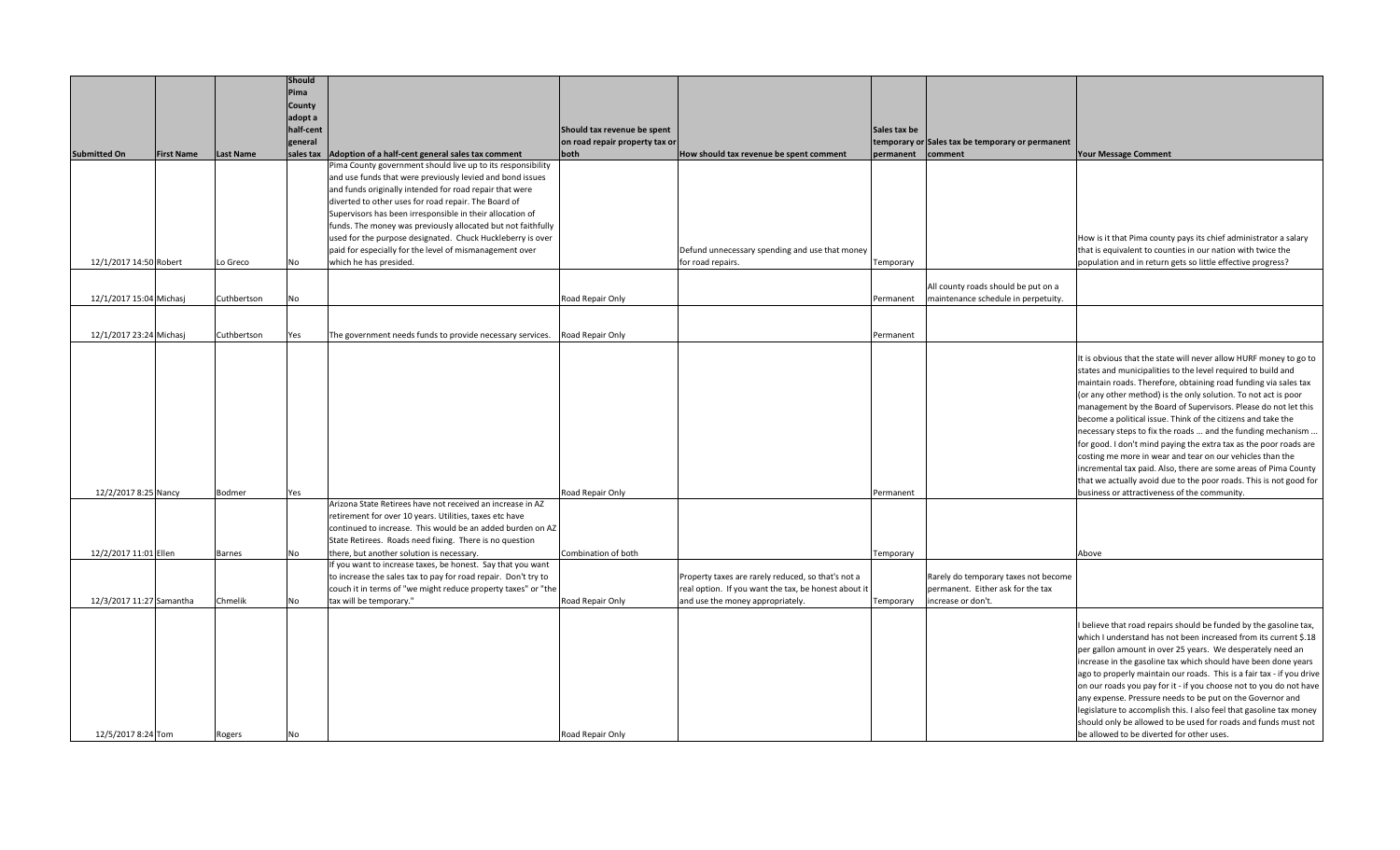| Pima<br><b>County</b><br>adopt a<br>half-cent<br>Should tax revenue be spent<br>Sales tax be<br>on road repair property tax or<br>temporary or Sales tax be temporary or permanent<br>general<br><b>Submitted On</b><br><b>Last Name</b><br>sales tax   Adoption of a half-cent general sales tax comment<br>both<br>comment<br><b>Your Message Comment</b><br><b>First Name</b><br>How should tax revenue be spent comment<br>permanent<br>12/7/2017 8:58 aaron<br>Combination of both<br>carranza<br>Yes<br>Temporary<br>I have lived in the Northwest Tucson area since 1994. I have<br>watched as our roads have deteriorated. I have watched as our<br>government agencies have diverted money intended for road<br>repairs to purchase property for soccer fields. I have watched as<br>so-called road repair crews throw shovels of cold patch asphalt<br>into holes and don't tamp it. As the vehicles pass over it it sinks<br>cold patch asphalt breaks up and the pothole reappears. I think<br>the saying goes, "We can't afford to do it right the first time, but<br>can come up with the money to fix it again cheaply, and again,<br>and again. It is evident that the road repairs are definitely going<br>to the lowest bidder as can be evidenced by the debacle created<br>on Camino de Oeste north of Cortaro Farms road recently.<br>Dedicated taxes need to be used for their stated purpose "ONLY"<br>and I continue to see that not happening. Reminds me of the<br>cigarette tax that was enacted in California. Stated intent was for<br>education about the evils of tobacco and programs to help<br>people stop smoking. Government agencies decided to divert<br>12/7/2017 9:00 Donald<br>Road Repair Only<br>Luke<br>Not Sure<br>the money to Mountain Lion protection agendas.<br>Temporary<br>Wasnt this what the lottery money was suppose to be used<br>for? If its needed so bad let all the city state councils be run<br>by volunteers and use all their yearly incomes for this. I bet<br>12/7/2017 9:06 Gterry<br>with others on the boards there would be a lot less waste.<br>Nunez vega<br>No<br>I am sick of tax, tax, tax. Pima County and Tucson seems to<br>think that taxpayers are an unending source of more and<br>more money. How many times are taxpayers going to be hit<br>up to "fix the roads" and you simply do not spend the \$ as<br>you should? You spend money on golf courses and soccer<br>fields instead of roads and essential services. No more tax<br>Miller<br>12/7/2017 9:48 Delores<br>increases! I can't wait to leave this county.<br>Road Repair Only<br>No New Taxes, temporary or not!!!!!<br>No<br>Temporary<br>The citizens of Tucson and Pima County are over taxed for roads<br>and everything else. Another tax will not fix the bigger problem<br>The residents of Tucson and Pima County are taxed enough<br>If the tax is placed on the citizens of<br>of failed management, take money wasted on county officials<br>for road repairs. All the money collected on previous taxes<br>Tucson, it should only be in place long<br>bloated salaries and benefits to fix the roads. They cannot<br>continue to get big paychecks and fail to administer county funds<br>went elsewhere when they were supposed to go to the<br>If it is supposed to be for road repair, that is the<br>enough to pay for the repairs then go<br>12/7/2017 10:28 Jacob<br>only place it should be spent.<br>on defunct projects like the world view.<br>Reinert<br>roads.<br>Road Repair Only<br>No<br>Temporary<br>away. |  |  | Should |  |  |                                                                         |
|------------------------------------------------------------------------------------------------------------------------------------------------------------------------------------------------------------------------------------------------------------------------------------------------------------------------------------------------------------------------------------------------------------------------------------------------------------------------------------------------------------------------------------------------------------------------------------------------------------------------------------------------------------------------------------------------------------------------------------------------------------------------------------------------------------------------------------------------------------------------------------------------------------------------------------------------------------------------------------------------------------------------------------------------------------------------------------------------------------------------------------------------------------------------------------------------------------------------------------------------------------------------------------------------------------------------------------------------------------------------------------------------------------------------------------------------------------------------------------------------------------------------------------------------------------------------------------------------------------------------------------------------------------------------------------------------------------------------------------------------------------------------------------------------------------------------------------------------------------------------------------------------------------------------------------------------------------------------------------------------------------------------------------------------------------------------------------------------------------------------------------------------------------------------------------------------------------------------------------------------------------------------------------------------------------------------------------------------------------------------------------------------------------------------------------------------------------------------------------------------------------------------------------------------------------------------------------------------------------------------------------------------------------------------------------------------------------------------------------------------------------------------------------------------------------------------------------------------------------------------------------------------------------------------------------------------------------------------------------------------------------------------------------------------------------------------------------------------------------------------------------------------------------------------------------------------------------------------------------------------------------------------------------------------------------------------------------------------------------------------------------------------------------------------------------------------------------------------------------------------------------------------------------------------------------------------------------------|--|--|--------|--|--|-------------------------------------------------------------------------|
|                                                                                                                                                                                                                                                                                                                                                                                                                                                                                                                                                                                                                                                                                                                                                                                                                                                                                                                                                                                                                                                                                                                                                                                                                                                                                                                                                                                                                                                                                                                                                                                                                                                                                                                                                                                                                                                                                                                                                                                                                                                                                                                                                                                                                                                                                                                                                                                                                                                                                                                                                                                                                                                                                                                                                                                                                                                                                                                                                                                                                                                                                                                                                                                                                                                                                                                                                                                                                                                                                                                                                                                          |  |  |        |  |  |                                                                         |
|                                                                                                                                                                                                                                                                                                                                                                                                                                                                                                                                                                                                                                                                                                                                                                                                                                                                                                                                                                                                                                                                                                                                                                                                                                                                                                                                                                                                                                                                                                                                                                                                                                                                                                                                                                                                                                                                                                                                                                                                                                                                                                                                                                                                                                                                                                                                                                                                                                                                                                                                                                                                                                                                                                                                                                                                                                                                                                                                                                                                                                                                                                                                                                                                                                                                                                                                                                                                                                                                                                                                                                                          |  |  |        |  |  |                                                                         |
|                                                                                                                                                                                                                                                                                                                                                                                                                                                                                                                                                                                                                                                                                                                                                                                                                                                                                                                                                                                                                                                                                                                                                                                                                                                                                                                                                                                                                                                                                                                                                                                                                                                                                                                                                                                                                                                                                                                                                                                                                                                                                                                                                                                                                                                                                                                                                                                                                                                                                                                                                                                                                                                                                                                                                                                                                                                                                                                                                                                                                                                                                                                                                                                                                                                                                                                                                                                                                                                                                                                                                                                          |  |  |        |  |  |                                                                         |
|                                                                                                                                                                                                                                                                                                                                                                                                                                                                                                                                                                                                                                                                                                                                                                                                                                                                                                                                                                                                                                                                                                                                                                                                                                                                                                                                                                                                                                                                                                                                                                                                                                                                                                                                                                                                                                                                                                                                                                                                                                                                                                                                                                                                                                                                                                                                                                                                                                                                                                                                                                                                                                                                                                                                                                                                                                                                                                                                                                                                                                                                                                                                                                                                                                                                                                                                                                                                                                                                                                                                                                                          |  |  |        |  |  |                                                                         |
|                                                                                                                                                                                                                                                                                                                                                                                                                                                                                                                                                                                                                                                                                                                                                                                                                                                                                                                                                                                                                                                                                                                                                                                                                                                                                                                                                                                                                                                                                                                                                                                                                                                                                                                                                                                                                                                                                                                                                                                                                                                                                                                                                                                                                                                                                                                                                                                                                                                                                                                                                                                                                                                                                                                                                                                                                                                                                                                                                                                                                                                                                                                                                                                                                                                                                                                                                                                                                                                                                                                                                                                          |  |  |        |  |  |                                                                         |
|                                                                                                                                                                                                                                                                                                                                                                                                                                                                                                                                                                                                                                                                                                                                                                                                                                                                                                                                                                                                                                                                                                                                                                                                                                                                                                                                                                                                                                                                                                                                                                                                                                                                                                                                                                                                                                                                                                                                                                                                                                                                                                                                                                                                                                                                                                                                                                                                                                                                                                                                                                                                                                                                                                                                                                                                                                                                                                                                                                                                                                                                                                                                                                                                                                                                                                                                                                                                                                                                                                                                                                                          |  |  |        |  |  |                                                                         |
|                                                                                                                                                                                                                                                                                                                                                                                                                                                                                                                                                                                                                                                                                                                                                                                                                                                                                                                                                                                                                                                                                                                                                                                                                                                                                                                                                                                                                                                                                                                                                                                                                                                                                                                                                                                                                                                                                                                                                                                                                                                                                                                                                                                                                                                                                                                                                                                                                                                                                                                                                                                                                                                                                                                                                                                                                                                                                                                                                                                                                                                                                                                                                                                                                                                                                                                                                                                                                                                                                                                                                                                          |  |  |        |  |  |                                                                         |
|                                                                                                                                                                                                                                                                                                                                                                                                                                                                                                                                                                                                                                                                                                                                                                                                                                                                                                                                                                                                                                                                                                                                                                                                                                                                                                                                                                                                                                                                                                                                                                                                                                                                                                                                                                                                                                                                                                                                                                                                                                                                                                                                                                                                                                                                                                                                                                                                                                                                                                                                                                                                                                                                                                                                                                                                                                                                                                                                                                                                                                                                                                                                                                                                                                                                                                                                                                                                                                                                                                                                                                                          |  |  |        |  |  |                                                                         |
|                                                                                                                                                                                                                                                                                                                                                                                                                                                                                                                                                                                                                                                                                                                                                                                                                                                                                                                                                                                                                                                                                                                                                                                                                                                                                                                                                                                                                                                                                                                                                                                                                                                                                                                                                                                                                                                                                                                                                                                                                                                                                                                                                                                                                                                                                                                                                                                                                                                                                                                                                                                                                                                                                                                                                                                                                                                                                                                                                                                                                                                                                                                                                                                                                                                                                                                                                                                                                                                                                                                                                                                          |  |  |        |  |  |                                                                         |
|                                                                                                                                                                                                                                                                                                                                                                                                                                                                                                                                                                                                                                                                                                                                                                                                                                                                                                                                                                                                                                                                                                                                                                                                                                                                                                                                                                                                                                                                                                                                                                                                                                                                                                                                                                                                                                                                                                                                                                                                                                                                                                                                                                                                                                                                                                                                                                                                                                                                                                                                                                                                                                                                                                                                                                                                                                                                                                                                                                                                                                                                                                                                                                                                                                                                                                                                                                                                                                                                                                                                                                                          |  |  |        |  |  |                                                                         |
|                                                                                                                                                                                                                                                                                                                                                                                                                                                                                                                                                                                                                                                                                                                                                                                                                                                                                                                                                                                                                                                                                                                                                                                                                                                                                                                                                                                                                                                                                                                                                                                                                                                                                                                                                                                                                                                                                                                                                                                                                                                                                                                                                                                                                                                                                                                                                                                                                                                                                                                                                                                                                                                                                                                                                                                                                                                                                                                                                                                                                                                                                                                                                                                                                                                                                                                                                                                                                                                                                                                                                                                          |  |  |        |  |  |                                                                         |
|                                                                                                                                                                                                                                                                                                                                                                                                                                                                                                                                                                                                                                                                                                                                                                                                                                                                                                                                                                                                                                                                                                                                                                                                                                                                                                                                                                                                                                                                                                                                                                                                                                                                                                                                                                                                                                                                                                                                                                                                                                                                                                                                                                                                                                                                                                                                                                                                                                                                                                                                                                                                                                                                                                                                                                                                                                                                                                                                                                                                                                                                                                                                                                                                                                                                                                                                                                                                                                                                                                                                                                                          |  |  |        |  |  |                                                                         |
|                                                                                                                                                                                                                                                                                                                                                                                                                                                                                                                                                                                                                                                                                                                                                                                                                                                                                                                                                                                                                                                                                                                                                                                                                                                                                                                                                                                                                                                                                                                                                                                                                                                                                                                                                                                                                                                                                                                                                                                                                                                                                                                                                                                                                                                                                                                                                                                                                                                                                                                                                                                                                                                                                                                                                                                                                                                                                                                                                                                                                                                                                                                                                                                                                                                                                                                                                                                                                                                                                                                                                                                          |  |  |        |  |  |                                                                         |
|                                                                                                                                                                                                                                                                                                                                                                                                                                                                                                                                                                                                                                                                                                                                                                                                                                                                                                                                                                                                                                                                                                                                                                                                                                                                                                                                                                                                                                                                                                                                                                                                                                                                                                                                                                                                                                                                                                                                                                                                                                                                                                                                                                                                                                                                                                                                                                                                                                                                                                                                                                                                                                                                                                                                                                                                                                                                                                                                                                                                                                                                                                                                                                                                                                                                                                                                                                                                                                                                                                                                                                                          |  |  |        |  |  |                                                                         |
|                                                                                                                                                                                                                                                                                                                                                                                                                                                                                                                                                                                                                                                                                                                                                                                                                                                                                                                                                                                                                                                                                                                                                                                                                                                                                                                                                                                                                                                                                                                                                                                                                                                                                                                                                                                                                                                                                                                                                                                                                                                                                                                                                                                                                                                                                                                                                                                                                                                                                                                                                                                                                                                                                                                                                                                                                                                                                                                                                                                                                                                                                                                                                                                                                                                                                                                                                                                                                                                                                                                                                                                          |  |  |        |  |  |                                                                         |
|                                                                                                                                                                                                                                                                                                                                                                                                                                                                                                                                                                                                                                                                                                                                                                                                                                                                                                                                                                                                                                                                                                                                                                                                                                                                                                                                                                                                                                                                                                                                                                                                                                                                                                                                                                                                                                                                                                                                                                                                                                                                                                                                                                                                                                                                                                                                                                                                                                                                                                                                                                                                                                                                                                                                                                                                                                                                                                                                                                                                                                                                                                                                                                                                                                                                                                                                                                                                                                                                                                                                                                                          |  |  |        |  |  |                                                                         |
|                                                                                                                                                                                                                                                                                                                                                                                                                                                                                                                                                                                                                                                                                                                                                                                                                                                                                                                                                                                                                                                                                                                                                                                                                                                                                                                                                                                                                                                                                                                                                                                                                                                                                                                                                                                                                                                                                                                                                                                                                                                                                                                                                                                                                                                                                                                                                                                                                                                                                                                                                                                                                                                                                                                                                                                                                                                                                                                                                                                                                                                                                                                                                                                                                                                                                                                                                                                                                                                                                                                                                                                          |  |  |        |  |  |                                                                         |
|                                                                                                                                                                                                                                                                                                                                                                                                                                                                                                                                                                                                                                                                                                                                                                                                                                                                                                                                                                                                                                                                                                                                                                                                                                                                                                                                                                                                                                                                                                                                                                                                                                                                                                                                                                                                                                                                                                                                                                                                                                                                                                                                                                                                                                                                                                                                                                                                                                                                                                                                                                                                                                                                                                                                                                                                                                                                                                                                                                                                                                                                                                                                                                                                                                                                                                                                                                                                                                                                                                                                                                                          |  |  |        |  |  |                                                                         |
|                                                                                                                                                                                                                                                                                                                                                                                                                                                                                                                                                                                                                                                                                                                                                                                                                                                                                                                                                                                                                                                                                                                                                                                                                                                                                                                                                                                                                                                                                                                                                                                                                                                                                                                                                                                                                                                                                                                                                                                                                                                                                                                                                                                                                                                                                                                                                                                                                                                                                                                                                                                                                                                                                                                                                                                                                                                                                                                                                                                                                                                                                                                                                                                                                                                                                                                                                                                                                                                                                                                                                                                          |  |  |        |  |  | crating a depression. Since it is a cheap fix, with the first rain, the |
|                                                                                                                                                                                                                                                                                                                                                                                                                                                                                                                                                                                                                                                                                                                                                                                                                                                                                                                                                                                                                                                                                                                                                                                                                                                                                                                                                                                                                                                                                                                                                                                                                                                                                                                                                                                                                                                                                                                                                                                                                                                                                                                                                                                                                                                                                                                                                                                                                                                                                                                                                                                                                                                                                                                                                                                                                                                                                                                                                                                                                                                                                                                                                                                                                                                                                                                                                                                                                                                                                                                                                                                          |  |  |        |  |  |                                                                         |
|                                                                                                                                                                                                                                                                                                                                                                                                                                                                                                                                                                                                                                                                                                                                                                                                                                                                                                                                                                                                                                                                                                                                                                                                                                                                                                                                                                                                                                                                                                                                                                                                                                                                                                                                                                                                                                                                                                                                                                                                                                                                                                                                                                                                                                                                                                                                                                                                                                                                                                                                                                                                                                                                                                                                                                                                                                                                                                                                                                                                                                                                                                                                                                                                                                                                                                                                                                                                                                                                                                                                                                                          |  |  |        |  |  |                                                                         |
|                                                                                                                                                                                                                                                                                                                                                                                                                                                                                                                                                                                                                                                                                                                                                                                                                                                                                                                                                                                                                                                                                                                                                                                                                                                                                                                                                                                                                                                                                                                                                                                                                                                                                                                                                                                                                                                                                                                                                                                                                                                                                                                                                                                                                                                                                                                                                                                                                                                                                                                                                                                                                                                                                                                                                                                                                                                                                                                                                                                                                                                                                                                                                                                                                                                                                                                                                                                                                                                                                                                                                                                          |  |  |        |  |  |                                                                         |
|                                                                                                                                                                                                                                                                                                                                                                                                                                                                                                                                                                                                                                                                                                                                                                                                                                                                                                                                                                                                                                                                                                                                                                                                                                                                                                                                                                                                                                                                                                                                                                                                                                                                                                                                                                                                                                                                                                                                                                                                                                                                                                                                                                                                                                                                                                                                                                                                                                                                                                                                                                                                                                                                                                                                                                                                                                                                                                                                                                                                                                                                                                                                                                                                                                                                                                                                                                                                                                                                                                                                                                                          |  |  |        |  |  |                                                                         |
|                                                                                                                                                                                                                                                                                                                                                                                                                                                                                                                                                                                                                                                                                                                                                                                                                                                                                                                                                                                                                                                                                                                                                                                                                                                                                                                                                                                                                                                                                                                                                                                                                                                                                                                                                                                                                                                                                                                                                                                                                                                                                                                                                                                                                                                                                                                                                                                                                                                                                                                                                                                                                                                                                                                                                                                                                                                                                                                                                                                                                                                                                                                                                                                                                                                                                                                                                                                                                                                                                                                                                                                          |  |  |        |  |  |                                                                         |
|                                                                                                                                                                                                                                                                                                                                                                                                                                                                                                                                                                                                                                                                                                                                                                                                                                                                                                                                                                                                                                                                                                                                                                                                                                                                                                                                                                                                                                                                                                                                                                                                                                                                                                                                                                                                                                                                                                                                                                                                                                                                                                                                                                                                                                                                                                                                                                                                                                                                                                                                                                                                                                                                                                                                                                                                                                                                                                                                                                                                                                                                                                                                                                                                                                                                                                                                                                                                                                                                                                                                                                                          |  |  |        |  |  |                                                                         |
|                                                                                                                                                                                                                                                                                                                                                                                                                                                                                                                                                                                                                                                                                                                                                                                                                                                                                                                                                                                                                                                                                                                                                                                                                                                                                                                                                                                                                                                                                                                                                                                                                                                                                                                                                                                                                                                                                                                                                                                                                                                                                                                                                                                                                                                                                                                                                                                                                                                                                                                                                                                                                                                                                                                                                                                                                                                                                                                                                                                                                                                                                                                                                                                                                                                                                                                                                                                                                                                                                                                                                                                          |  |  |        |  |  |                                                                         |
|                                                                                                                                                                                                                                                                                                                                                                                                                                                                                                                                                                                                                                                                                                                                                                                                                                                                                                                                                                                                                                                                                                                                                                                                                                                                                                                                                                                                                                                                                                                                                                                                                                                                                                                                                                                                                                                                                                                                                                                                                                                                                                                                                                                                                                                                                                                                                                                                                                                                                                                                                                                                                                                                                                                                                                                                                                                                                                                                                                                                                                                                                                                                                                                                                                                                                                                                                                                                                                                                                                                                                                                          |  |  |        |  |  |                                                                         |
|                                                                                                                                                                                                                                                                                                                                                                                                                                                                                                                                                                                                                                                                                                                                                                                                                                                                                                                                                                                                                                                                                                                                                                                                                                                                                                                                                                                                                                                                                                                                                                                                                                                                                                                                                                                                                                                                                                                                                                                                                                                                                                                                                                                                                                                                                                                                                                                                                                                                                                                                                                                                                                                                                                                                                                                                                                                                                                                                                                                                                                                                                                                                                                                                                                                                                                                                                                                                                                                                                                                                                                                          |  |  |        |  |  |                                                                         |
|                                                                                                                                                                                                                                                                                                                                                                                                                                                                                                                                                                                                                                                                                                                                                                                                                                                                                                                                                                                                                                                                                                                                                                                                                                                                                                                                                                                                                                                                                                                                                                                                                                                                                                                                                                                                                                                                                                                                                                                                                                                                                                                                                                                                                                                                                                                                                                                                                                                                                                                                                                                                                                                                                                                                                                                                                                                                                                                                                                                                                                                                                                                                                                                                                                                                                                                                                                                                                                                                                                                                                                                          |  |  |        |  |  |                                                                         |
|                                                                                                                                                                                                                                                                                                                                                                                                                                                                                                                                                                                                                                                                                                                                                                                                                                                                                                                                                                                                                                                                                                                                                                                                                                                                                                                                                                                                                                                                                                                                                                                                                                                                                                                                                                                                                                                                                                                                                                                                                                                                                                                                                                                                                                                                                                                                                                                                                                                                                                                                                                                                                                                                                                                                                                                                                                                                                                                                                                                                                                                                                                                                                                                                                                                                                                                                                                                                                                                                                                                                                                                          |  |  |        |  |  |                                                                         |
|                                                                                                                                                                                                                                                                                                                                                                                                                                                                                                                                                                                                                                                                                                                                                                                                                                                                                                                                                                                                                                                                                                                                                                                                                                                                                                                                                                                                                                                                                                                                                                                                                                                                                                                                                                                                                                                                                                                                                                                                                                                                                                                                                                                                                                                                                                                                                                                                                                                                                                                                                                                                                                                                                                                                                                                                                                                                                                                                                                                                                                                                                                                                                                                                                                                                                                                                                                                                                                                                                                                                                                                          |  |  |        |  |  |                                                                         |
|                                                                                                                                                                                                                                                                                                                                                                                                                                                                                                                                                                                                                                                                                                                                                                                                                                                                                                                                                                                                                                                                                                                                                                                                                                                                                                                                                                                                                                                                                                                                                                                                                                                                                                                                                                                                                                                                                                                                                                                                                                                                                                                                                                                                                                                                                                                                                                                                                                                                                                                                                                                                                                                                                                                                                                                                                                                                                                                                                                                                                                                                                                                                                                                                                                                                                                                                                                                                                                                                                                                                                                                          |  |  |        |  |  |                                                                         |
|                                                                                                                                                                                                                                                                                                                                                                                                                                                                                                                                                                                                                                                                                                                                                                                                                                                                                                                                                                                                                                                                                                                                                                                                                                                                                                                                                                                                                                                                                                                                                                                                                                                                                                                                                                                                                                                                                                                                                                                                                                                                                                                                                                                                                                                                                                                                                                                                                                                                                                                                                                                                                                                                                                                                                                                                                                                                                                                                                                                                                                                                                                                                                                                                                                                                                                                                                                                                                                                                                                                                                                                          |  |  |        |  |  |                                                                         |
|                                                                                                                                                                                                                                                                                                                                                                                                                                                                                                                                                                                                                                                                                                                                                                                                                                                                                                                                                                                                                                                                                                                                                                                                                                                                                                                                                                                                                                                                                                                                                                                                                                                                                                                                                                                                                                                                                                                                                                                                                                                                                                                                                                                                                                                                                                                                                                                                                                                                                                                                                                                                                                                                                                                                                                                                                                                                                                                                                                                                                                                                                                                                                                                                                                                                                                                                                                                                                                                                                                                                                                                          |  |  |        |  |  |                                                                         |
|                                                                                                                                                                                                                                                                                                                                                                                                                                                                                                                                                                                                                                                                                                                                                                                                                                                                                                                                                                                                                                                                                                                                                                                                                                                                                                                                                                                                                                                                                                                                                                                                                                                                                                                                                                                                                                                                                                                                                                                                                                                                                                                                                                                                                                                                                                                                                                                                                                                                                                                                                                                                                                                                                                                                                                                                                                                                                                                                                                                                                                                                                                                                                                                                                                                                                                                                                                                                                                                                                                                                                                                          |  |  |        |  |  |                                                                         |
|                                                                                                                                                                                                                                                                                                                                                                                                                                                                                                                                                                                                                                                                                                                                                                                                                                                                                                                                                                                                                                                                                                                                                                                                                                                                                                                                                                                                                                                                                                                                                                                                                                                                                                                                                                                                                                                                                                                                                                                                                                                                                                                                                                                                                                                                                                                                                                                                                                                                                                                                                                                                                                                                                                                                                                                                                                                                                                                                                                                                                                                                                                                                                                                                                                                                                                                                                                                                                                                                                                                                                                                          |  |  |        |  |  |                                                                         |
|                                                                                                                                                                                                                                                                                                                                                                                                                                                                                                                                                                                                                                                                                                                                                                                                                                                                                                                                                                                                                                                                                                                                                                                                                                                                                                                                                                                                                                                                                                                                                                                                                                                                                                                                                                                                                                                                                                                                                                                                                                                                                                                                                                                                                                                                                                                                                                                                                                                                                                                                                                                                                                                                                                                                                                                                                                                                                                                                                                                                                                                                                                                                                                                                                                                                                                                                                                                                                                                                                                                                                                                          |  |  |        |  |  |                                                                         |
|                                                                                                                                                                                                                                                                                                                                                                                                                                                                                                                                                                                                                                                                                                                                                                                                                                                                                                                                                                                                                                                                                                                                                                                                                                                                                                                                                                                                                                                                                                                                                                                                                                                                                                                                                                                                                                                                                                                                                                                                                                                                                                                                                                                                                                                                                                                                                                                                                                                                                                                                                                                                                                                                                                                                                                                                                                                                                                                                                                                                                                                                                                                                                                                                                                                                                                                                                                                                                                                                                                                                                                                          |  |  |        |  |  |                                                                         |
|                                                                                                                                                                                                                                                                                                                                                                                                                                                                                                                                                                                                                                                                                                                                                                                                                                                                                                                                                                                                                                                                                                                                                                                                                                                                                                                                                                                                                                                                                                                                                                                                                                                                                                                                                                                                                                                                                                                                                                                                                                                                                                                                                                                                                                                                                                                                                                                                                                                                                                                                                                                                                                                                                                                                                                                                                                                                                                                                                                                                                                                                                                                                                                                                                                                                                                                                                                                                                                                                                                                                                                                          |  |  |        |  |  |                                                                         |
|                                                                                                                                                                                                                                                                                                                                                                                                                                                                                                                                                                                                                                                                                                                                                                                                                                                                                                                                                                                                                                                                                                                                                                                                                                                                                                                                                                                                                                                                                                                                                                                                                                                                                                                                                                                                                                                                                                                                                                                                                                                                                                                                                                                                                                                                                                                                                                                                                                                                                                                                                                                                                                                                                                                                                                                                                                                                                                                                                                                                                                                                                                                                                                                                                                                                                                                                                                                                                                                                                                                                                                                          |  |  |        |  |  |                                                                         |
|                                                                                                                                                                                                                                                                                                                                                                                                                                                                                                                                                                                                                                                                                                                                                                                                                                                                                                                                                                                                                                                                                                                                                                                                                                                                                                                                                                                                                                                                                                                                                                                                                                                                                                                                                                                                                                                                                                                                                                                                                                                                                                                                                                                                                                                                                                                                                                                                                                                                                                                                                                                                                                                                                                                                                                                                                                                                                                                                                                                                                                                                                                                                                                                                                                                                                                                                                                                                                                                                                                                                                                                          |  |  |        |  |  |                                                                         |
|                                                                                                                                                                                                                                                                                                                                                                                                                                                                                                                                                                                                                                                                                                                                                                                                                                                                                                                                                                                                                                                                                                                                                                                                                                                                                                                                                                                                                                                                                                                                                                                                                                                                                                                                                                                                                                                                                                                                                                                                                                                                                                                                                                                                                                                                                                                                                                                                                                                                                                                                                                                                                                                                                                                                                                                                                                                                                                                                                                                                                                                                                                                                                                                                                                                                                                                                                                                                                                                                                                                                                                                          |  |  |        |  |  |                                                                         |
|                                                                                                                                                                                                                                                                                                                                                                                                                                                                                                                                                                                                                                                                                                                                                                                                                                                                                                                                                                                                                                                                                                                                                                                                                                                                                                                                                                                                                                                                                                                                                                                                                                                                                                                                                                                                                                                                                                                                                                                                                                                                                                                                                                                                                                                                                                                                                                                                                                                                                                                                                                                                                                                                                                                                                                                                                                                                                                                                                                                                                                                                                                                                                                                                                                                                                                                                                                                                                                                                                                                                                                                          |  |  |        |  |  |                                                                         |
|                                                                                                                                                                                                                                                                                                                                                                                                                                                                                                                                                                                                                                                                                                                                                                                                                                                                                                                                                                                                                                                                                                                                                                                                                                                                                                                                                                                                                                                                                                                                                                                                                                                                                                                                                                                                                                                                                                                                                                                                                                                                                                                                                                                                                                                                                                                                                                                                                                                                                                                                                                                                                                                                                                                                                                                                                                                                                                                                                                                                                                                                                                                                                                                                                                                                                                                                                                                                                                                                                                                                                                                          |  |  |        |  |  |                                                                         |
|                                                                                                                                                                                                                                                                                                                                                                                                                                                                                                                                                                                                                                                                                                                                                                                                                                                                                                                                                                                                                                                                                                                                                                                                                                                                                                                                                                                                                                                                                                                                                                                                                                                                                                                                                                                                                                                                                                                                                                                                                                                                                                                                                                                                                                                                                                                                                                                                                                                                                                                                                                                                                                                                                                                                                                                                                                                                                                                                                                                                                                                                                                                                                                                                                                                                                                                                                                                                                                                                                                                                                                                          |  |  |        |  |  |                                                                         |
|                                                                                                                                                                                                                                                                                                                                                                                                                                                                                                                                                                                                                                                                                                                                                                                                                                                                                                                                                                                                                                                                                                                                                                                                                                                                                                                                                                                                                                                                                                                                                                                                                                                                                                                                                                                                                                                                                                                                                                                                                                                                                                                                                                                                                                                                                                                                                                                                                                                                                                                                                                                                                                                                                                                                                                                                                                                                                                                                                                                                                                                                                                                                                                                                                                                                                                                                                                                                                                                                                                                                                                                          |  |  |        |  |  |                                                                         |
|                                                                                                                                                                                                                                                                                                                                                                                                                                                                                                                                                                                                                                                                                                                                                                                                                                                                                                                                                                                                                                                                                                                                                                                                                                                                                                                                                                                                                                                                                                                                                                                                                                                                                                                                                                                                                                                                                                                                                                                                                                                                                                                                                                                                                                                                                                                                                                                                                                                                                                                                                                                                                                                                                                                                                                                                                                                                                                                                                                                                                                                                                                                                                                                                                                                                                                                                                                                                                                                                                                                                                                                          |  |  |        |  |  |                                                                         |
|                                                                                                                                                                                                                                                                                                                                                                                                                                                                                                                                                                                                                                                                                                                                                                                                                                                                                                                                                                                                                                                                                                                                                                                                                                                                                                                                                                                                                                                                                                                                                                                                                                                                                                                                                                                                                                                                                                                                                                                                                                                                                                                                                                                                                                                                                                                                                                                                                                                                                                                                                                                                                                                                                                                                                                                                                                                                                                                                                                                                                                                                                                                                                                                                                                                                                                                                                                                                                                                                                                                                                                                          |  |  |        |  |  |                                                                         |
|                                                                                                                                                                                                                                                                                                                                                                                                                                                                                                                                                                                                                                                                                                                                                                                                                                                                                                                                                                                                                                                                                                                                                                                                                                                                                                                                                                                                                                                                                                                                                                                                                                                                                                                                                                                                                                                                                                                                                                                                                                                                                                                                                                                                                                                                                                                                                                                                                                                                                                                                                                                                                                                                                                                                                                                                                                                                                                                                                                                                                                                                                                                                                                                                                                                                                                                                                                                                                                                                                                                                                                                          |  |  |        |  |  |                                                                         |
|                                                                                                                                                                                                                                                                                                                                                                                                                                                                                                                                                                                                                                                                                                                                                                                                                                                                                                                                                                                                                                                                                                                                                                                                                                                                                                                                                                                                                                                                                                                                                                                                                                                                                                                                                                                                                                                                                                                                                                                                                                                                                                                                                                                                                                                                                                                                                                                                                                                                                                                                                                                                                                                                                                                                                                                                                                                                                                                                                                                                                                                                                                                                                                                                                                                                                                                                                                                                                                                                                                                                                                                          |  |  |        |  |  |                                                                         |
|                                                                                                                                                                                                                                                                                                                                                                                                                                                                                                                                                                                                                                                                                                                                                                                                                                                                                                                                                                                                                                                                                                                                                                                                                                                                                                                                                                                                                                                                                                                                                                                                                                                                                                                                                                                                                                                                                                                                                                                                                                                                                                                                                                                                                                                                                                                                                                                                                                                                                                                                                                                                                                                                                                                                                                                                                                                                                                                                                                                                                                                                                                                                                                                                                                                                                                                                                                                                                                                                                                                                                                                          |  |  |        |  |  |                                                                         |
|                                                                                                                                                                                                                                                                                                                                                                                                                                                                                                                                                                                                                                                                                                                                                                                                                                                                                                                                                                                                                                                                                                                                                                                                                                                                                                                                                                                                                                                                                                                                                                                                                                                                                                                                                                                                                                                                                                                                                                                                                                                                                                                                                                                                                                                                                                                                                                                                                                                                                                                                                                                                                                                                                                                                                                                                                                                                                                                                                                                                                                                                                                                                                                                                                                                                                                                                                                                                                                                                                                                                                                                          |  |  |        |  |  |                                                                         |
|                                                                                                                                                                                                                                                                                                                                                                                                                                                                                                                                                                                                                                                                                                                                                                                                                                                                                                                                                                                                                                                                                                                                                                                                                                                                                                                                                                                                                                                                                                                                                                                                                                                                                                                                                                                                                                                                                                                                                                                                                                                                                                                                                                                                                                                                                                                                                                                                                                                                                                                                                                                                                                                                                                                                                                                                                                                                                                                                                                                                                                                                                                                                                                                                                                                                                                                                                                                                                                                                                                                                                                                          |  |  |        |  |  |                                                                         |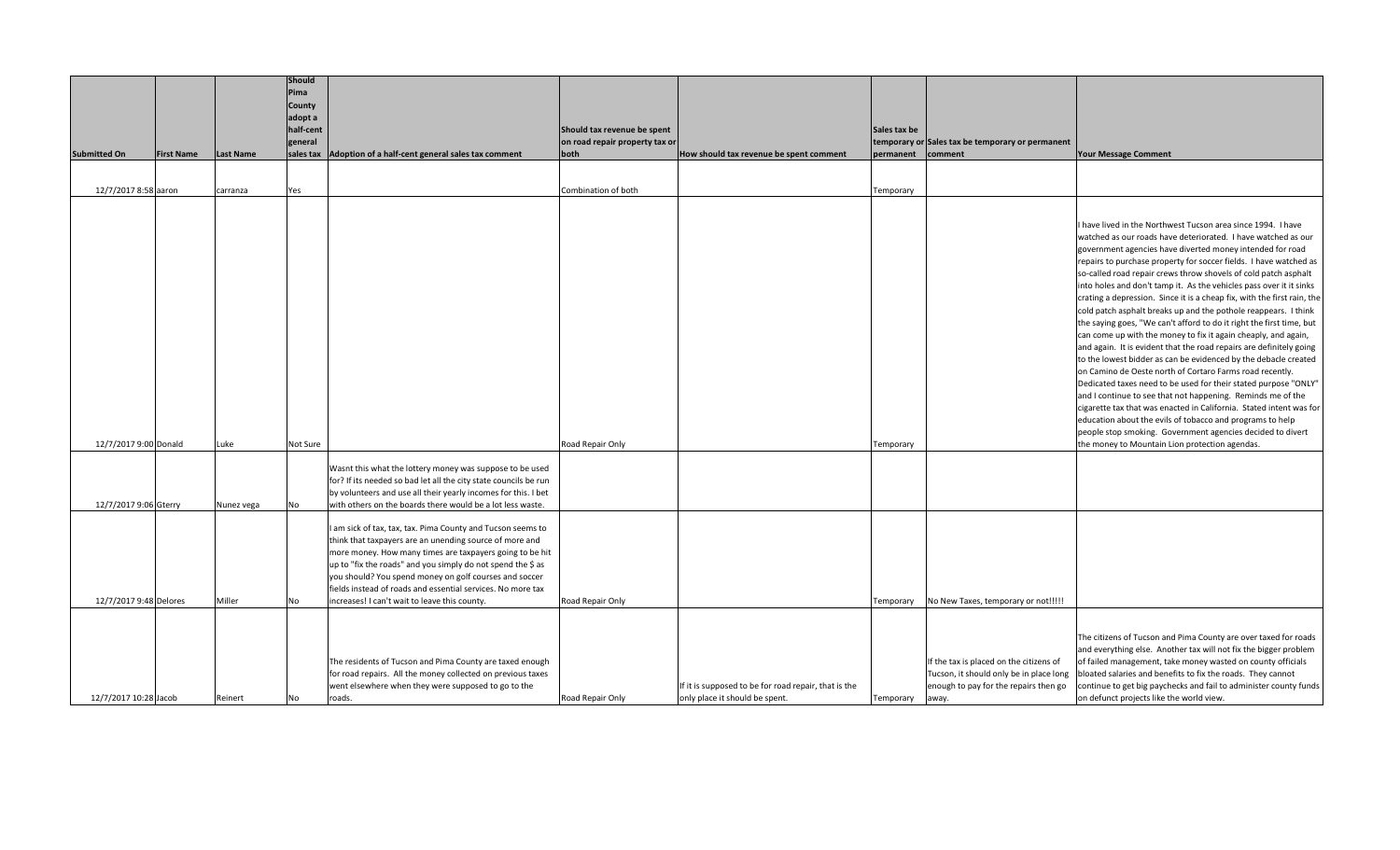|                         |                   |                  | Should<br>Pima       |                                                                                                                            |                                |                                                                                                   |                   |                                                                         |                                                                                                      |
|-------------------------|-------------------|------------------|----------------------|----------------------------------------------------------------------------------------------------------------------------|--------------------------------|---------------------------------------------------------------------------------------------------|-------------------|-------------------------------------------------------------------------|------------------------------------------------------------------------------------------------------|
|                         |                   |                  | County               |                                                                                                                            |                                |                                                                                                   |                   |                                                                         |                                                                                                      |
|                         |                   |                  | adopt a<br>half-cent |                                                                                                                            | Should tax revenue be spent    |                                                                                                   | Sales tax be      |                                                                         |                                                                                                      |
|                         |                   |                  | general              |                                                                                                                            | on road repair property tax or |                                                                                                   |                   | temporary or Sales tax be temporary or permanent                        |                                                                                                      |
| <b>Submitted On</b>     | <b>First Name</b> | <b>Last Name</b> |                      | sales tax   Adoption of a half-cent general sales tax comment                                                              | both                           | How should tax revenue be spent comment                                                           | permanent         | comment                                                                 | <b>Your Message Comment</b>                                                                          |
|                         |                   |                  |                      |                                                                                                                            |                                |                                                                                                   |                   | It should be in place as long as the<br>county uses for roads and other |                                                                                                      |
|                         |                   |                  |                      |                                                                                                                            |                                |                                                                                                   |                   | improvements and keeps the property                                     |                                                                                                      |
|                         |                   |                  |                      |                                                                                                                            |                                | Again with the eye of lowering property tax as                                                    |                   | tax lower. Once the roads are improved                                  |                                                                                                      |
|                         |                   |                  |                      | But only if the property taxes are lowered by as much as                                                                   |                                | much as possible and keeping it lower as long as                                                  |                   | and the property tax can stay lower                                     |                                                                                                      |
| 12/7/2017 10:31 Helen   |                   | Gardner          | Yes                  | possible.                                                                                                                  | Combination of both            | the sales tax is in place.                                                                        | Temporary         | then get rid of it.                                                     | Lower property taxes as much as possible.                                                            |
|                         |                   |                  |                      | would much rather see a half cent sales tax than raising                                                                   |                                |                                                                                                   |                   |                                                                         |                                                                                                      |
|                         |                   |                  |                      | property taxes. They are high enough and absolutely every                                                                  |                                |                                                                                                   |                   |                                                                         | I keep waiting for Valencia between Kold and Wilmot to be                                            |
|                         |                   |                  |                      | one uses these roads (including visitors) so everyone should                                                               |                                | Help everyone out with better roads and lower                                                     |                   | We all use the roads and all should                                     | finished. That road is just hideous and forces me to use an                                          |
| 12/7/2017 10:42 Dorothy |                   | Parks            | Yes                  | pay their fair share not just homeowners.                                                                                  | Combination of both            | property taxes.                                                                                   | Permanent         | help pay for them.                                                      | alternate route. Pleas do sometyabkut that stretch of road soon.                                     |
|                         |                   |                  |                      | Sales tax will take some of the burden off property owners.                                                                |                                |                                                                                                   |                   | A permanent tax will provide continued                                  |                                                                                                      |
|                         |                   |                  |                      | Has any thought been given to raising the gas tax to help fun                                                              |                                |                                                                                                   |                   | income for better long term planning                                    | Whichever option is selected these monies must be fenced to be                                       |
| 12/7/2017 11:12 Larry   |                   | Caber            | Yes                  | road repair?                                                                                                               | Combination of both            |                                                                                                   | Permanent         | of road repairs.                                                        | spent on either roads or property tax reduction, nothing else.                                       |
|                         |                   |                  |                      |                                                                                                                            |                                |                                                                                                   |                   |                                                                         | You haven't been pro-active in managing the degradation of the                                       |
|                         |                   |                  |                      |                                                                                                                            |                                |                                                                                                   |                   |                                                                         | roads, don't spend enough to synchronize the lights, or improve                                      |
|                         |                   |                  |                      |                                                                                                                            |                                |                                                                                                   |                   |                                                                         | cross town traffic in the county, e.g., Ina/Skyline/Sunrise. We live                                 |
| 12/7/2017 11:16 John    |                   | O'Neill          | No                   | The board already has a significant county deficit                                                                         |                                | n/a                                                                                               | Temporary         | No Tax                                                                  | in a deflationary world, but all you can think of is more taxes.                                     |
|                         |                   |                  |                      |                                                                                                                            |                                |                                                                                                   |                   |                                                                         |                                                                                                      |
|                         |                   |                  |                      | Roads in Pima Co. are not only an embarrassment but cause<br>damage expenses to cars. I have had to replace wheels, tires, |                                |                                                                                                   |                   |                                                                         |                                                                                                      |
|                         |                   |                  |                      | shocks and windshields because of the poor road conditions                                                                 |                                |                                                                                                   |                   | There are a lot of dirt roads in Pima Co.                               |                                                                                                      |
| 12/7/2017 11:23 Joe     |                   | Richards         | Yes                  | Better roads also=less repairs to cars.                                                                                    | Combination of both            |                                                                                                   | Permanent         | That need to be paved.                                                  |                                                                                                      |
|                         |                   |                  |                      |                                                                                                                            |                                |                                                                                                   |                   |                                                                         |                                                                                                      |
|                         |                   |                  |                      |                                                                                                                            |                                |                                                                                                   |                   | I vote for permanent if money is only                                   |                                                                                                      |
| 12/7/2017 11:39 charles |                   | johnson          |                      | Yes to tax if only used for road repair (pavement preservation<br>only) and reducing property tax.                         | Combination of both            |                                                                                                   | Permanent         | used for road repair and property tax<br>reduction.                     |                                                                                                      |
|                         |                   |                  | Yes                  |                                                                                                                            |                                |                                                                                                   |                   |                                                                         | My property taxes of \$10,000/yr are ridiculous, an equivalent                                       |
|                         |                   |                  |                      |                                                                                                                            |                                |                                                                                                   |                   |                                                                         | house in Scottsdale pays \$3000 less. Tucson is no Scottsdale                                        |
|                         |                   |                  |                      |                                                                                                                            |                                |                                                                                                   |                   |                                                                         | either. Where does my property tax money go, all I see in Tucson                                     |
|                         |                   |                  |                      |                                                                                                                            |                                |                                                                                                   |                   |                                                                         | is crappy potholed roads Crime, grafitti everywhere, we are                                          |
|                         |                   |                  |                      |                                                                                                                            |                                |                                                                                                   |                   |                                                                         | considering closing our business and moving away from Tucson.                                        |
|                         |                   |                  |                      |                                                                                                                            |                                |                                                                                                   |                   |                                                                         | All I want for Christmas is for Tucson embarrassment Raul                                            |
| 12/7/2017 13:28 Brian   |                   | Gagnon           | Yes                  |                                                                                                                            | Combination of both            |                                                                                                   | Permanent         |                                                                         | Grijalva to be gone!!                                                                                |
|                         |                   |                  |                      |                                                                                                                            |                                |                                                                                                   |                   | Should be temporary or not at all. We                                   |                                                                                                      |
|                         |                   |                  |                      |                                                                                                                            |                                |                                                                                                   |                   | have one of the highest tax rates in the                                |                                                                                                      |
|                         |                   |                  |                      |                                                                                                                            |                                |                                                                                                   |                   | country yet are one of the poorest                                      | Huckleberry needs to take at least a 50% pay cut. He makes                                           |
|                         |                   |                  |                      |                                                                                                                            |                                |                                                                                                   |                   | counties in the nation. Maybe if our                                    | almost as much as our president. Proportionally speaking                                             |
|                         |                   |                  |                      | NO. We are taxed to death in Pima County! Especially if you                                                                |                                |                                                                                                   |                   | roads were fixed businesses would                                       | Huckleberry is obscenely over paid. He has run this county into                                      |
|                         |                   |                  |                      | are a single earner with no dependents. How about learning                                                                 |                                |                                                                                                   |                   | actually want to come here. Parts of                                    | the ground with poor leadership and management skills. All he                                        |
| 12/7/2017 13:31 Harmony |                   | Blanco-Serlin    | No                   | to balance a budget sheet properly? Don't spend more than<br>we have. Keep it simple.                                      | Road Repair Only               | If you are going to tax us FIX OUR ROADS. All I ever<br>hear and see are promises and no actions. | Temporary         | Mexico has nicer roads that we do. W<br>should be ashamed of ourselves. | ever wants to do is raise taxes. That is not the long term solution<br>to this county's problems.    |
|                         |                   |                  |                      |                                                                                                                            |                                |                                                                                                   |                   |                                                                         | Please, I beg you, find a way to get some of these roads fixed!                                      |
|                         |                   |                  |                      |                                                                                                                            |                                |                                                                                                   |                   |                                                                         | And fix the worst first. We have some terrible roads in the                                          |
|                         |                   |                  |                      | I'm not sure if this is the best way, but if we will fix some of                                                           |                                |                                                                                                   |                   |                                                                         | county. We live on Rio Altar which is in terrible shape and                                          |
|                         |                   |                  |                      | the roads sooner, I'm in favor of it! I'd be fine with paying a                                                            |                                |                                                                                                   |                   |                                                                         | desperately needs some repairs/replacement. People must be                                           |
|                         |                   |                  |                      | bit more sales tax or higher property taxes or really just                                                                 |                                |                                                                                                   |                   |                                                                         | Maybe make it temporary, but open for thinking about property tax strikes, as we go on for years and |
| 12/7/2017 14:28 Gail    |                   | Jernberg         |                      | Not Sure about anything in order to get the wretched roads repaired!!! Road Repair Only                                    |                                | Fix the roads first! As soon as possible!                                                         | Temporary review. |                                                                         | almost NOTHING ever gets done!                                                                       |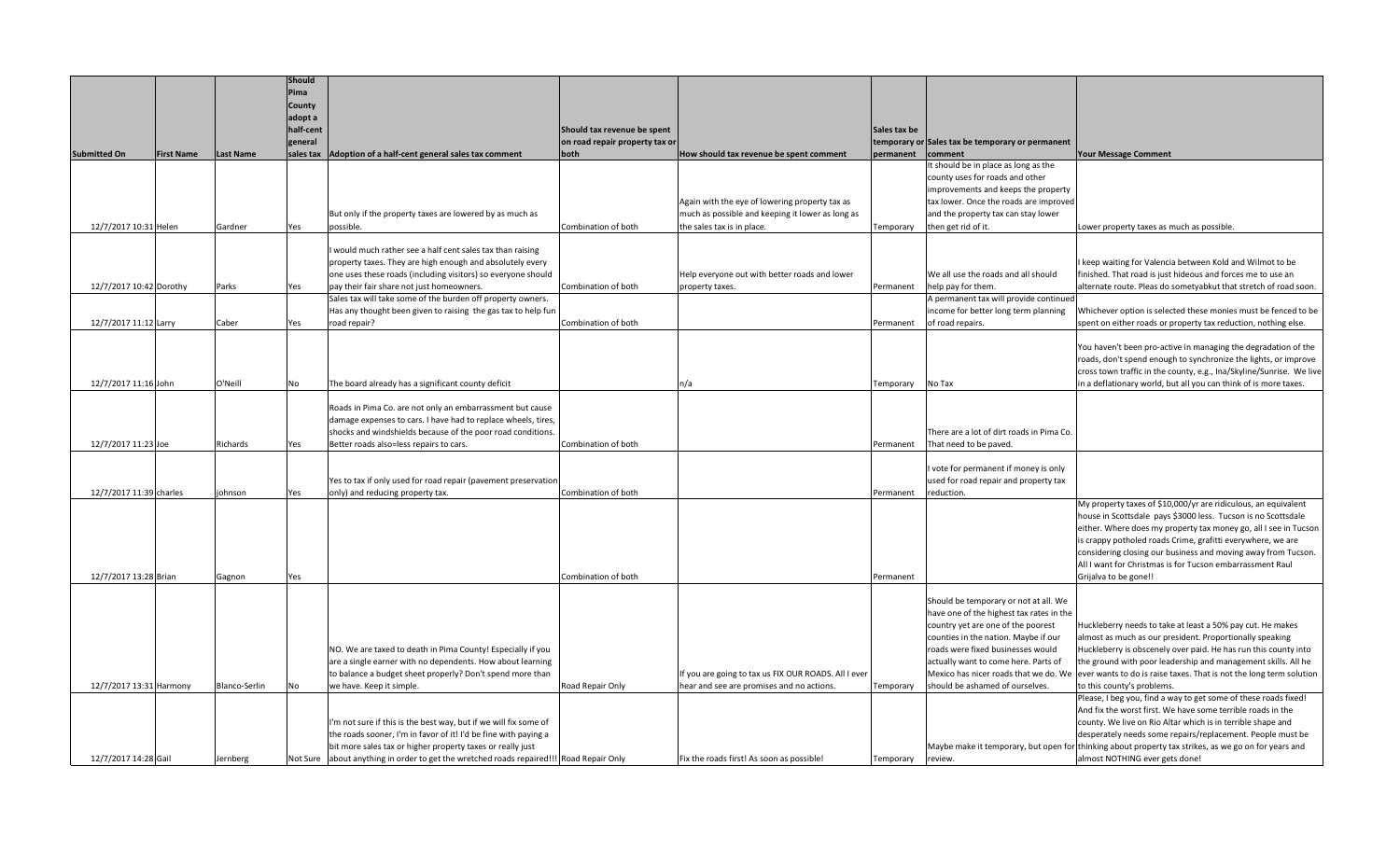|                         |                   |                  | Should    |                                                                     |                                |                                                     |              |                                                  |                                                                                                        |
|-------------------------|-------------------|------------------|-----------|---------------------------------------------------------------------|--------------------------------|-----------------------------------------------------|--------------|--------------------------------------------------|--------------------------------------------------------------------------------------------------------|
|                         |                   |                  | Pima      |                                                                     |                                |                                                     |              |                                                  |                                                                                                        |
|                         |                   |                  | County    |                                                                     |                                |                                                     |              |                                                  |                                                                                                        |
|                         |                   |                  | adopt a   |                                                                     |                                |                                                     |              |                                                  |                                                                                                        |
|                         |                   |                  | half-cent |                                                                     | Should tax revenue be spent    |                                                     | Sales tax be |                                                  |                                                                                                        |
|                         |                   |                  | general   |                                                                     | on road repair property tax or |                                                     |              | temporary or Sales tax be temporary or permanent |                                                                                                        |
| <b>Submitted On</b>     | <b>First Name</b> | <b>Last Name</b> | sales tax | Adoption of a half-cent general sales tax comment                   | both                           | How should tax revenue be spent comment             | permanent    | comment                                          | <b>Your Message Comment</b>                                                                            |
|                         |                   |                  |           |                                                                     |                                |                                                     |              |                                                  | I sent a very thought out letter to Supervisor Steve Christy in                                        |
|                         |                   |                  |           |                                                                     |                                |                                                     |              |                                                  | early to mid-October. I am unable to find my copy at the                                               |
|                         |                   |                  |           |                                                                     |                                |                                                     |              |                                                  | moment, however I did urge him to share it with anyone. I urge                                         |
|                         |                   |                  |           |                                                                     |                                |                                                     |              | Please refer to my letter sent to Steve          | you to review my thoughts via that letter. Sincerely, Marilyn                                          |
| 12/7/2017 17:01 Marilyn |                   | Luehrmann        | Yes       | Please refer to my letter sent to Steve Christy.                    | Combination of both            | Please refer to my letter sent to Steve Christy.    | Temporary    | Christy.                                         | Luehrmann                                                                                              |
|                         |                   |                  |           | Absolutely Especially given the lack of county sales tax now.       |                                |                                                     |              |                                                  |                                                                                                        |
|                         |                   |                  |           | This is a no-brainier except I'm sure for Ally Miller. But I like   |                                |                                                     |              |                                                  |                                                                                                        |
|                         |                   |                  |           | sales taxes over property taxes as it does seem more                |                                | I'd say road repai only until things are fixed and  |              |                                                  |                                                                                                        |
| 12/7/2017 17:56 Linda   |                   | Jenson           | Yes       | equitable and more consumption based.                               | Road Repair Only               | normalized.                                         | Temporary    | Temporary for the roads only.                    |                                                                                                        |
|                         |                   |                  |           |                                                                     |                                |                                                     |              |                                                  |                                                                                                        |
|                         |                   |                  |           | First drop county property taxes. Don't tease voters by             |                                |                                                     |              |                                                  |                                                                                                        |
|                         |                   |                  |           | saying if sales tax passes then some of \$ could be used to         |                                |                                                     |              |                                                  |                                                                                                        |
|                         |                   |                  |           | lower property tax. You'll ever do it & it makes it sound           |                                |                                                     |              |                                                  |                                                                                                        |
|                         |                   |                  |           | like youâ€ <sup>™</sup> re not really serious @ roads. It's your    |                                |                                                     |              |                                                  |                                                                                                        |
|                         |                   |                  |           | standard modus operandi: jrob peter to pay Paul. Down               |                                | No more tax. Figure another way to fix the mess     |              |                                                  |                                                                                                        |
| 12/8/2017 6:43 Mary     |                   | Lattimer         | No        | with another tax. I'm tried of being taxed to death.                |                                | you politicians have created over the years.        |              | No more taxes                                    |                                                                                                        |
|                         |                   |                  |           |                                                                     |                                |                                                     |              |                                                  |                                                                                                        |
|                         |                   |                  |           |                                                                     |                                |                                                     |              |                                                  |                                                                                                        |
| 12/8/2017 9:46 Elisha   |                   | Caywood          | Yes       |                                                                     | Combination of both            |                                                     | Permanent    |                                                  |                                                                                                        |
|                         |                   |                  |           |                                                                     |                                |                                                     |              |                                                  |                                                                                                        |
|                         |                   |                  |           |                                                                     |                                |                                                     |              |                                                  | For years and years and years, poor roads have been known to                                           |
|                         |                   |                  |           |                                                                     |                                |                                                     |              |                                                  | exist in Pima County. Why wasn't funding included in the                                               |
|                         |                   |                  |           |                                                                     |                                |                                                     |              |                                                  | County budget to make the roads better over the many years?                                            |
|                         |                   |                  |           |                                                                     |                                |                                                     |              |                                                  | Why has this just become a problem? Money was spent in the                                             |
|                         |                   |                  |           |                                                                     |                                |                                                     |              |                                                  | past on items non-related to roads and road maintenance,                                               |
|                         |                   |                  |           |                                                                     |                                |                                                     |              |                                                  | money that should have been spent on roads. An increase in                                             |
|                         |                   |                  |           |                                                                     |                                |                                                     |              |                                                  | taxes is not the answer for incompetent County planning and                                            |
|                         |                   |                  |           |                                                                     |                                |                                                     |              |                                                  | budgeting. An increase in taxes is an answer to cover up the poor                                      |
|                         |                   |                  |           |                                                                     |                                |                                                     |              |                                                  | planning and budgeting the County has had for years. If placed                                         |
| 12/8/2017 10:32 Garey   |                   | Jernigan         | No        |                                                                     |                                |                                                     |              |                                                  | on a ballot, I will vote against this measure.                                                         |
|                         |                   |                  |           |                                                                     |                                |                                                     |              |                                                  |                                                                                                        |
|                         |                   |                  |           | I thought that that's what the 1/2% in Nov election was for         |                                |                                                     |              |                                                  |                                                                                                        |
| 12/8/2017 16:49 Gay     |                   | Frank            | No        | besides police, firefighters etc.                                   | Property Tax Reduction Only    |                                                     |              | Not at all                                       |                                                                                                        |
|                         |                   |                  |           |                                                                     |                                |                                                     |              |                                                  |                                                                                                        |
|                         |                   |                  |           |                                                                     |                                | Our Arizona property tax in Tucson/Pima County is   |              |                                                  | Hopefully businesses will come back to It's very embarrassing for Tucson, AZ to be known as one of the |
|                         |                   |                  |           |                                                                     |                                | very high. We have family that lives in Scottsdale  |              |                                                  | Tucson and help improve our situation. poorest cities in our State and across America. I hope that our |
|                         |                   |                  |           | I'm in favor of a half cent sales tax if the money is used for it's |                                | with a similar priced house and their property      |              | We need new businesses to pay taxes              | elected officials can make decisions that make this a better place                                     |
|                         |                   |                  |           | stated intention. So many times it gets used for other needs        |                                | taxes are \$3,000 less than ours. Our allocation of |              | and employ more people, so that they             | to live. So far, our elected officials decision making needs                                           |
| 12/9/2017 14:40 Linda   |                   | Acheson-Fahey    | Yes       | and not the one we voted in.                                        | Combination of both            | tax revenue within the state is equally allocated.  | Temporary    | can contribute to our taxes.                     | mprovement                                                                                             |
|                         |                   |                  |           |                                                                     |                                |                                                     |              |                                                  |                                                                                                        |
|                         |                   |                  |           |                                                                     |                                |                                                     |              |                                                  |                                                                                                        |
|                         |                   |                  |           | As our roads disintegrate, putting off repairs will only cost       |                                |                                                     |              |                                                  | Our current road conditions make attracting new businesses to                                          |
|                         |                   |                  |           | more and more. More repairs in the future at a higher costs.        |                                | Would love to have a property tax reduction, but    |              |                                                  | Tucson a difficult task. Also, the current road conditions are                                         |
| 12/9/2017 15:16 Tricia  |                   | Don              | Yes       | Something needs to be done now.                                     | Road Repair Only               | road repairs are my main concern.                   | Permanent    |                                                  | dangerous to drivers and cyclists alike.                                                               |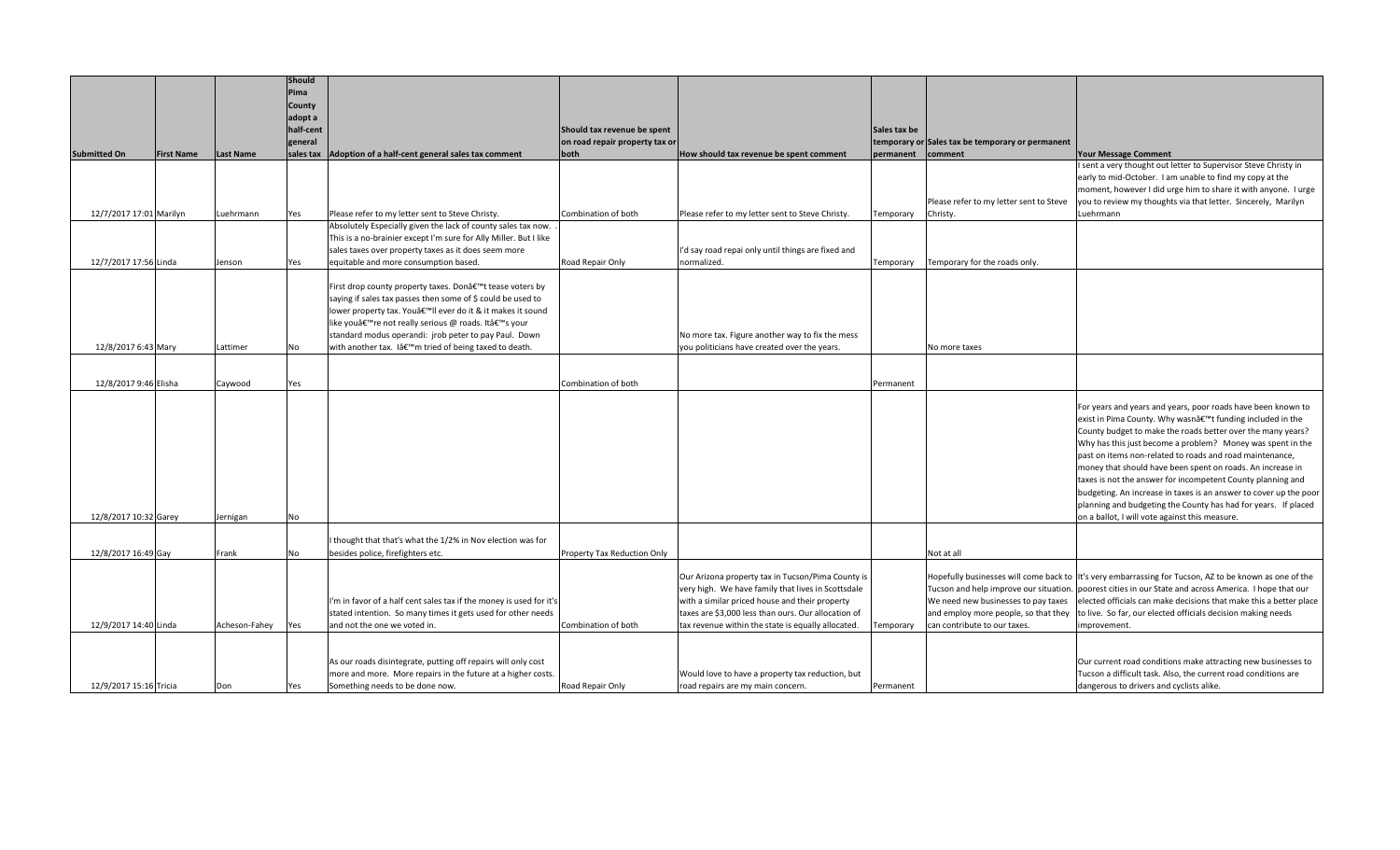|                              |                   |                  | Should    |                                                                                                                             |                                |                                                                 |              |                                                  |                                                                                                   |
|------------------------------|-------------------|------------------|-----------|-----------------------------------------------------------------------------------------------------------------------------|--------------------------------|-----------------------------------------------------------------|--------------|--------------------------------------------------|---------------------------------------------------------------------------------------------------|
|                              |                   |                  | Pima      |                                                                                                                             |                                |                                                                 |              |                                                  |                                                                                                   |
|                              |                   |                  | County    |                                                                                                                             |                                |                                                                 |              |                                                  |                                                                                                   |
|                              |                   |                  | adopt a   |                                                                                                                             |                                |                                                                 |              |                                                  |                                                                                                   |
|                              |                   |                  | half-cent |                                                                                                                             | Should tax revenue be spent    |                                                                 | Sales tax be |                                                  |                                                                                                   |
|                              |                   |                  | general   |                                                                                                                             | on road repair property tax or |                                                                 |              | temporary or Sales tax be temporary or permanent |                                                                                                   |
| <b>Submitted On</b>          | <b>First Name</b> | <b>Last Name</b> | sales tax | Adoption of a half-cent general sales tax comment                                                                           | both                           | How should tax revenue be spent comment                         | permanent    | comment                                          | <b>Your Message Comment</b>                                                                       |
|                              |                   |                  |           |                                                                                                                             |                                |                                                                 |              |                                                  |                                                                                                   |
|                              |                   |                  |           |                                                                                                                             |                                |                                                                 |              |                                                  | I have a home in Tucson, and one in Vail, Colorado. When I ask                                    |
|                              |                   |                  |           |                                                                                                                             |                                |                                                                 |              |                                                  | my local friends why there is not enough support for tax                                          |
|                              |                   |                  |           |                                                                                                                             |                                |                                                                 |              |                                                  | increases generally, one topic always comes up first - corruption.                                |
|                              |                   |                  |           |                                                                                                                             |                                |                                                                 |              |                                                  | There is, IMO, a very broadly held view that this is a major                                      |
|                              |                   |                  |           |                                                                                                                             |                                |                                                                 |              |                                                  | problem, and certainly when I compare what I know of Pima                                         |
|                              |                   |                  |           |                                                                                                                             |                                |                                                                 |              |                                                  | County's history of corruption with Eagle County, Colorado, I                                     |
|                              |                   |                  |           |                                                                                                                             |                                |                                                                 |              |                                                  | understand the feeling. I think you need to address that                                          |
|                              |                   |                  |           |                                                                                                                             |                                |                                                                 |              |                                                  | perception HEAD ON, with a program that does everything                                           |
|                              |                   |                  |           |                                                                                                                             |                                |                                                                 |              |                                                  | possible to ensure that the road repair process is free of the                                    |
|                              |                   |                  |           |                                                                                                                             |                                |                                                                 |              |                                                  | corruption that frankly, seems endemic here. A good first step                                    |
|                              |                   |                  |           |                                                                                                                             |                                |                                                                 |              |                                                  | would be a citizens oversight committee with full access to all                                   |
|                              |                   |                  |           |                                                                                                                             |                                |                                                                 |              |                                                  | contracts, books and records, made up of volunteers with some                                     |
| 12/9/2017 20:27 PETER        |                   | <b>FEISTMANN</b> | Yes       |                                                                                                                             | Road Repair Only               |                                                                 | Permanent    |                                                  | prominence, and impeccable reputations.                                                           |
|                              |                   |                  |           |                                                                                                                             |                                |                                                                 |              |                                                  | Lived in Tucson for 20 yrs after moving from the east coast( North                                |
|                              |                   |                  |           |                                                                                                                             |                                |                                                                 |              |                                                  | Carolina). Love it here but the roads are a disaster. If you are                                  |
|                              |                   |                  |           |                                                                                                                             |                                |                                                                 |              |                                                  | really serious about attracting world class businesses, you                                       |
| 12/9/2017 21:25 Ron          |                   | Foltz            | Yes       |                                                                                                                             | Road Repair Only               |                                                                 | Permanent    |                                                  | can't do it with 3rd world roads.                                                                 |
|                              |                   |                  |           |                                                                                                                             |                                | Since moving to my home in 2012 my county taxes                 |              |                                                  |                                                                                                   |
|                              |                   |                  |           |                                                                                                                             |                                | have increased every year! For 2017 my taxes on                 |              |                                                  | PLEASE make sure these increases in sales tax are used wisely.                                    |
|                              |                   |                  |           |                                                                                                                             |                                | my home have now been raised to \$5,518.40!                     |              |                                                  | am concerned since moving here from Texas the amount of                                           |
|                              |                   |                  |           |                                                                                                                             |                                | When I moved here in 2012 my county taxes year                  |              |                                                  | corruption I have read about in Pima County. It truly disgusts me                                 |
|                              |                   |                  |           |                                                                                                                             |                                | were \$3,992.51. That is an increase of \$1525 over             |              |                                                  | that there is such loss of funds due to governmental failures. I                                  |
|                              |                   |                  |           |                                                                                                                             |                                | five years! I have not seen any benefits at all in              |              | Roads will always need care and                  | know this is a somewhat different subject, but yes, somehow                                       |
|                              |                   |                  |           | I live in Pima County within a short distance of the Oro Valley                                                             |                                | these increases! Both my husband and I have                     |              | maintenance so I feel this should be             | related because TAX PAYERS money paid for it-Raul Grijalva must                                   |
|                              |                   |                  |           | City limits. As soon as I drive into my county I encounter                                                                  |                                | retired in the past two years and increases like this           |              |                                                  | permanent, BUT it MUST ONLY be used   pay back the \$48,000 dollars of taxpayers money to hush an |
|                              |                   |                  |           | terrible potholes on the road (Lambert Ln.) which the county                                                                |                                | will not be sustainable for us to continue to live in           |              |                                                  | to fix and maintain roads!! I don't want employee about his hostile work environment and drunken  |
|                              |                   |                  |           | does little to fix. Our road increased greatly in traffic due to                                                            |                                | this home and this county. I think ALL people in                |              | to see these funds be used for                   | behavior. This kind of hush money paid by TAXPAYERS ANGERS                                        |
|                              |                   |                  |           | construction on Tangerine and it continues to get worse and                                                                 |                                | Pima County should share the burden of fixing our               |              |                                                  | something else several years down the US and makes us feel that our hard earned money is being    |
| 12/10/2017 8:31 Carol        |                   | Koehler          | Yes       | worse.                                                                                                                      | Combination of both            | roads, not just homeowners!                                     | Permanent    | oad.                                             | thrown away.                                                                                      |
|                              |                   |                  |           |                                                                                                                             |                                |                                                                 |              |                                                  |                                                                                                   |
|                              |                   |                  |           | A sustainable repair funding source must be established                                                                     |                                |                                                                 |              |                                                  |                                                                                                   |
|                              |                   |                  |           | beyond simply bonding and increasing property taxes, which                                                                  |                                |                                                                 |              |                                                  |                                                                                                   |
|                              |                   |                  |           | are now becoming a burden. We all use the roads, whether i                                                                  |                                | While our property taxes in Pima County are                     |              |                                                  |                                                                                                   |
|                              |                   |                  |           | our own cars, on bikes or on buses. A general sales tax would                                                               |                                | double the tax on our Colorado home (which has a                |              |                                                  |                                                                                                   |
|                              |                   |                  |           | require all who use the infrastructure to pay for it. I would                                                               |                                | valuation nearly double our Tucson home) and                    |              |                                                  |                                                                                                   |
|                              |                   |                  |           | also challenge the "no fix til fail†policy, which is simply a                                                               |                                | exceed comparable Phoenix levels, the need for                  |              | Realistically, this needs to be                  |                                                                                                   |
|                              |                   |                  |           | recognition of poor budget decisions over many years. We                                                                    |                                | road funding is extreme. As long as the new funds               |              | permanent to enable thoughtful, long             |                                                                                                   |
|                              |                   |                  |           | must get on top of this issue as our poor roads cost us in                                                                  |                                | are fully dedicated to repair, and all other sources            |              | term planning. I hate "temporary                 |                                                                                                   |
|                              |                   |                  |           | repairs, wear and tear and reflect poorly on our city relative                                                              |                                | of funding remain fully in place (vs redirected to              |              | taxes†Which inevitably require a new             |                                                                                                   |
|                              |                   |                  |           | to businesses relocating here. I suspect these hidden and                                                                   |                                | other budget needs) then I support the dedication               |              | vote to extend. This long term issue             |                                                                                                   |
| 12/10/2017 9:24 Brian        |                   | Jackson          | Yes       | explicit costs outstrip the cost of the tax increase.                                                                       | Road Repair Only               | to repairs.<br>Although property taxes are too high and another | Permanent    | requires a long term solution.                   |                                                                                                   |
|                              |                   |                  |           | Instead of getting paid for something never done, how about<br>doing it (repair the roads), It would be much more palatable |                                | source of angst, it would be nice if you fixed the              |              |                                                  |                                                                                                   |
|                              |                   |                  |           | if the taxpayer could see that you (Pima County elected                                                                     |                                | roads. What about all of the revenue already                    |              |                                                  | Fix the roads using the millions and more you're already                                          |
| 12/10/2017 9:57 confidential |                   | confidential     | No        | officials) actually took care of the roads                                                                                  | Road Repair Only               | coming in? Prioritize                                           |              | Stop it!                                         | receiving.                                                                                        |
|                              |                   |                  |           |                                                                                                                             |                                |                                                                 |              |                                                  |                                                                                                   |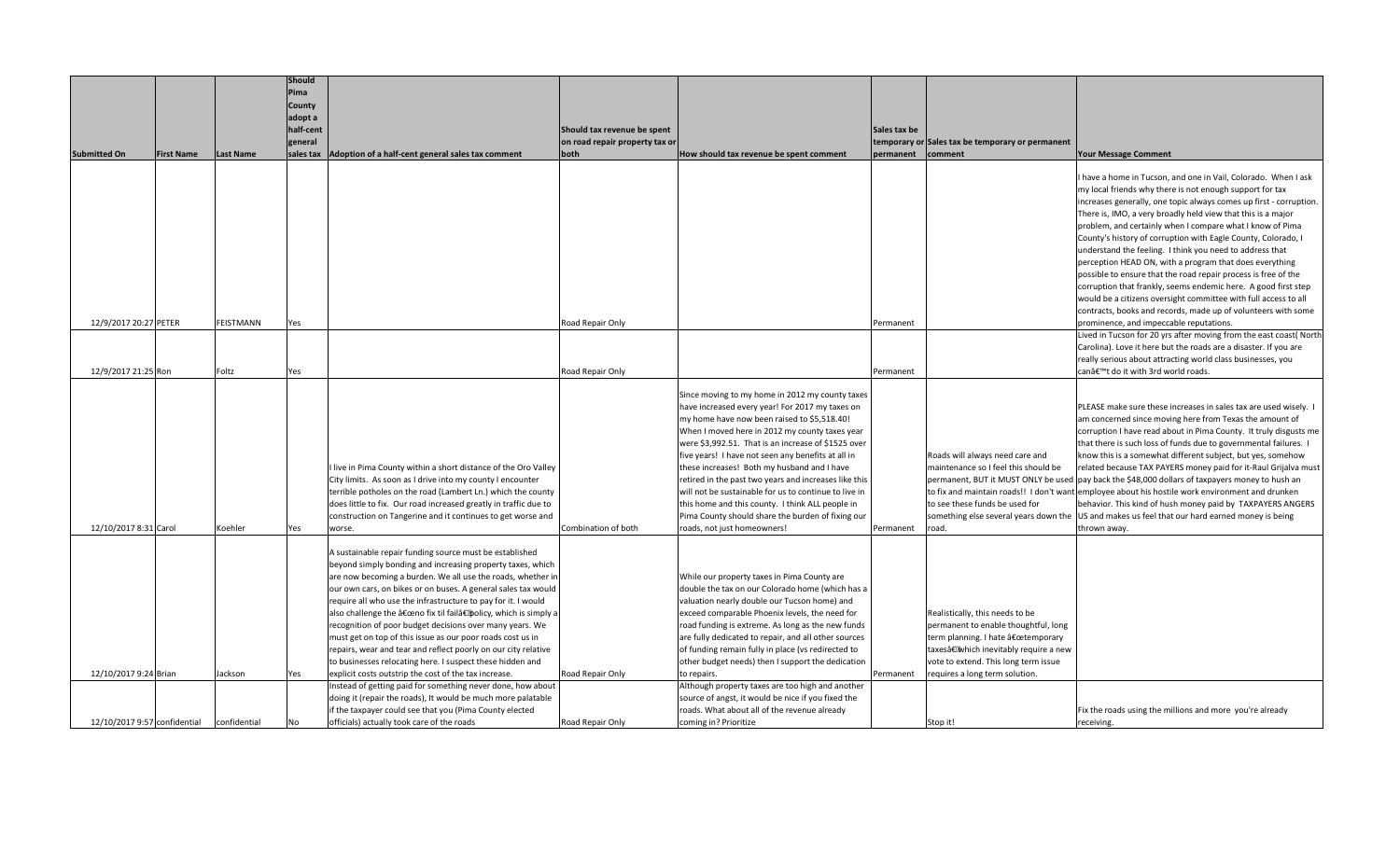|                         |                   |                  | <b>Should</b>     |                                                                                                                              |                                |                                                                    |                   |                                                                            |                                                                                                                   |
|-------------------------|-------------------|------------------|-------------------|------------------------------------------------------------------------------------------------------------------------------|--------------------------------|--------------------------------------------------------------------|-------------------|----------------------------------------------------------------------------|-------------------------------------------------------------------------------------------------------------------|
|                         |                   |                  | Pima              |                                                                                                                              |                                |                                                                    |                   |                                                                            |                                                                                                                   |
|                         |                   |                  | County<br>adopt a |                                                                                                                              |                                |                                                                    |                   |                                                                            |                                                                                                                   |
|                         |                   |                  | half-cent         |                                                                                                                              | Should tax revenue be spent    |                                                                    | Sales tax be      |                                                                            |                                                                                                                   |
|                         |                   |                  | general           |                                                                                                                              | on road repair property tax or |                                                                    |                   | temporary or Sales tax be temporary or permanent                           |                                                                                                                   |
| <b>Submitted On</b>     | <b>First Name</b> | <b>Last Name</b> |                   | sales tax   Adoption of a half-cent general sales tax comment                                                                | both                           | How should tax revenue be spent comment                            | permanent comment |                                                                            | <b>Your Message Comment</b>                                                                                       |
|                         |                   |                  |                   |                                                                                                                              |                                |                                                                    |                   |                                                                            | Tucson Roads are actually dangerously in disrepair. The damage                                                    |
|                         |                   |                  |                   |                                                                                                                              |                                |                                                                    |                   |                                                                            | done to our vehicles is bad. It is inexcusable to see the difference                                              |
|                         |                   |                  |                   |                                                                                                                              |                                |                                                                    |                   |                                                                            | in the property tax in Tucson with nothing to show for it and yet,                                                |
|                         |                   |                  |                   |                                                                                                                              |                                |                                                                    |                   |                                                                            | the LOW taxes by comparison in Scottsdale, where the roads are                                                    |
|                         |                   |                  |                   |                                                                                                                              |                                |                                                                    |                   |                                                                            | well maintained and the property values higher than Tucson.                                                       |
|                         |                   |                  |                   |                                                                                                                              |                                |                                                                    |                   |                                                                            | Ridiculousmakes me wonder why Tucson is like a forgotten<br>step childmight have something to do with the poor    |
| 12/10/2017 11:09 Mary   |                   | Newton           | Yes               |                                                                                                                              | Road Repair Only               |                                                                    | Permanent         |                                                                            | representation in Tucson.                                                                                         |
|                         |                   |                  |                   |                                                                                                                              |                                |                                                                    |                   |                                                                            |                                                                                                                   |
|                         |                   |                  |                   |                                                                                                                              |                                | As a cyclist, road conditions affect the safety of me              |                   |                                                                            |                                                                                                                   |
|                         |                   |                  |                   |                                                                                                                              |                                | and all other riders on the road especially when we                |                   |                                                                            |                                                                                                                   |
|                         |                   |                  |                   |                                                                                                                              |                                | have to swerve to avoid a pothole or other debris.                 |                   |                                                                            | Thank you for taking my comment under consideration.                                                              |
|                         |                   |                  |                   |                                                                                                                              |                                | Also, the first impression many people have of our                 |                   | We'll always have roads that need to                                       | Regardless of the outcome, I hope you will find a way to fix our                                                  |
| 12/10/2017 17:33 Marie  |                   | McDermott        | Yes               |                                                                                                                              | Road Repair Only               | communities are the roads that drive.                              | Permanent         | be repaired.                                                               | failing roads!                                                                                                    |
|                         |                   |                  |                   |                                                                                                                              |                                | We have some of the worst roads in the country.                    |                   |                                                                            |                                                                                                                   |
|                         |                   |                  |                   |                                                                                                                              |                                | And, we have a large visitor population who enjoy                  |                   |                                                                            |                                                                                                                   |
|                         |                   |                  |                   |                                                                                                                              |                                | outdoor activities. I am an avid cyclist and find our              |                   |                                                                            |                                                                                                                   |
|                         |                   |                  |                   | I'm not excited about an additional tax but our property taxes                                                               |                                | roads to be unbearable. My street is one of the                    |                   |                                                                            |                                                                                                                   |
| 12/11/2017 7:37 Michael |                   | Levy             | Yes               | are NOT fixing our roads-and they are despicable!                                                                            | Road Repair Only               | worst in Tucson, as I travel all over town by bike.                | Temporary         |                                                                            |                                                                                                                   |
|                         |                   |                  |                   |                                                                                                                              |                                | Neither as I do not support a half cent sales tax.                 |                   |                                                                            |                                                                                                                   |
|                         |                   |                  |                   |                                                                                                                              |                                | This appears to be a end run around the fact that                  |                   | Again I am not in support of this                                          |                                                                                                                   |
| 12/11/2017 15:29 Chris  |                   | Rod              | No                |                                                                                                                              |                                | voters were against any tax increases this year.                   |                   | measure. Permanent or Temporary.                                           |                                                                                                                   |
|                         |                   |                  |                   | We are in favor of this as long as all the outlying roads in the                                                             |                                | Definitely road repair only. That is what scares me                |                   |                                                                            |                                                                                                                   |
|                         |                   |                  |                   | county are repaired soon. If the money is siphoned off to                                                                    |                                | is that many hands would get into this sales tax                   |                   | This should be permanent to establish                                      |                                                                                                                   |
|                         |                   |                  |                   | mostly Tucson projects, forget it. We are in crises here in                                                                  |                                | revenue and be needlessly spent elsewhere. We                      |                   | a plan to keep roads updated and                                           |                                                                                                                   |
| 12/11/2017 16:14 John   |                   | Fitzgerald       | Yes               | Green Valley with failed roads and most roads that will soon<br>be failed roads.                                             | Road Repair Only               | have been told that the City of Tucson has its own<br>road budget. | Permanent         | repaired instead of the crisis that has<br>developed here in Green Valley. | We are in road disrepair crisis here in Green Valley. All the<br>residents know this and experience it every day! |
|                         |                   |                  |                   |                                                                                                                              |                                |                                                                    |                   |                                                                            |                                                                                                                   |
|                         |                   |                  |                   |                                                                                                                              |                                |                                                                    |                   |                                                                            |                                                                                                                   |
| 12/12/2017 2:50 Barbara |                   | Favor            | Yes               |                                                                                                                              | Combination of both            |                                                                    | Permanent         |                                                                            |                                                                                                                   |
|                         |                   |                  |                   |                                                                                                                              |                                |                                                                    |                   | Road repair will be an ongoing                                             | I'm embarrassed when friends and family visit Tucson and see                                                      |
|                         |                   |                  |                   | I don't care how you get the money. I'm about to leave Pima                                                                  |                                |                                                                    |                   |                                                                            | problem. The tax should be permanent the horrible condition of our roads. I've really had it and am               |
| 12/12/2017 20:36 David  |                   | Moser            | Yes               | County because of the horrible condition of the roads.                                                                       | Road Repair Only               | All the money is needed for the roads!                             | Permanent         | and used ONLY for road repair.                                             | about to move out of the County.                                                                                  |
|                         |                   |                  |                   |                                                                                                                              |                                |                                                                    |                   |                                                                            |                                                                                                                   |
|                         |                   |                  |                   | We already had increases in (city) sales tax for roads and the                                                               |                                |                                                                    |                   |                                                                            |                                                                                                                   |
|                         |                   |                  |                   | zoo. All these increases really hurt retailers. Every local<br>Tucson retailer is placed at an 8.6 % disadvantage to out-of- |                                |                                                                    |                   |                                                                            |                                                                                                                   |
|                         |                   |                  |                   | state Internet competition. As a consumer I will be motivated                                                                |                                |                                                                    |                   |                                                                            |                                                                                                                   |
|                         |                   |                  |                   | to buy more online, if I can avoid having to pay more for the                                                                |                                |                                                                    |                   |                                                                            |                                                                                                                   |
|                         |                   |                  |                   | same item locally. Another increase to sales tax just feels like                                                             |                                |                                                                    |                   |                                                                            |                                                                                                                   |
|                         |                   |                  |                   | an easy way out. How do these other cities do it? Have we                                                                    |                                |                                                                    |                   | If it does pass, there needs to be an                                      |                                                                                                                   |
|                         |                   |                  |                   | looked at how Albuquerque, Denver, etc have been able to                                                                     |                                |                                                                    |                   | end in sight, that can't go on                                             |                                                                                                                   |
| 12/12/2017 22:37 Ashley |                   | Judd             | No                | keep their sales tax down while still repairing their roads?                                                                 | Property Tax Reduction Only    |                                                                    | Temporary         | indefinitely.                                                              |                                                                                                                   |
|                         |                   |                  |                   |                                                                                                                              |                                |                                                                    |                   |                                                                            | Will there still be a sales tax hearing in Green Valley on January                                                |
| 12/13/2017 10:56 Joe    |                   | Wilson           | Yes               |                                                                                                                              | Road Repair Only               |                                                                    | Permanent         |                                                                            | 17?                                                                                                               |
|                         |                   |                  |                   |                                                                                                                              |                                |                                                                    |                   |                                                                            |                                                                                                                   |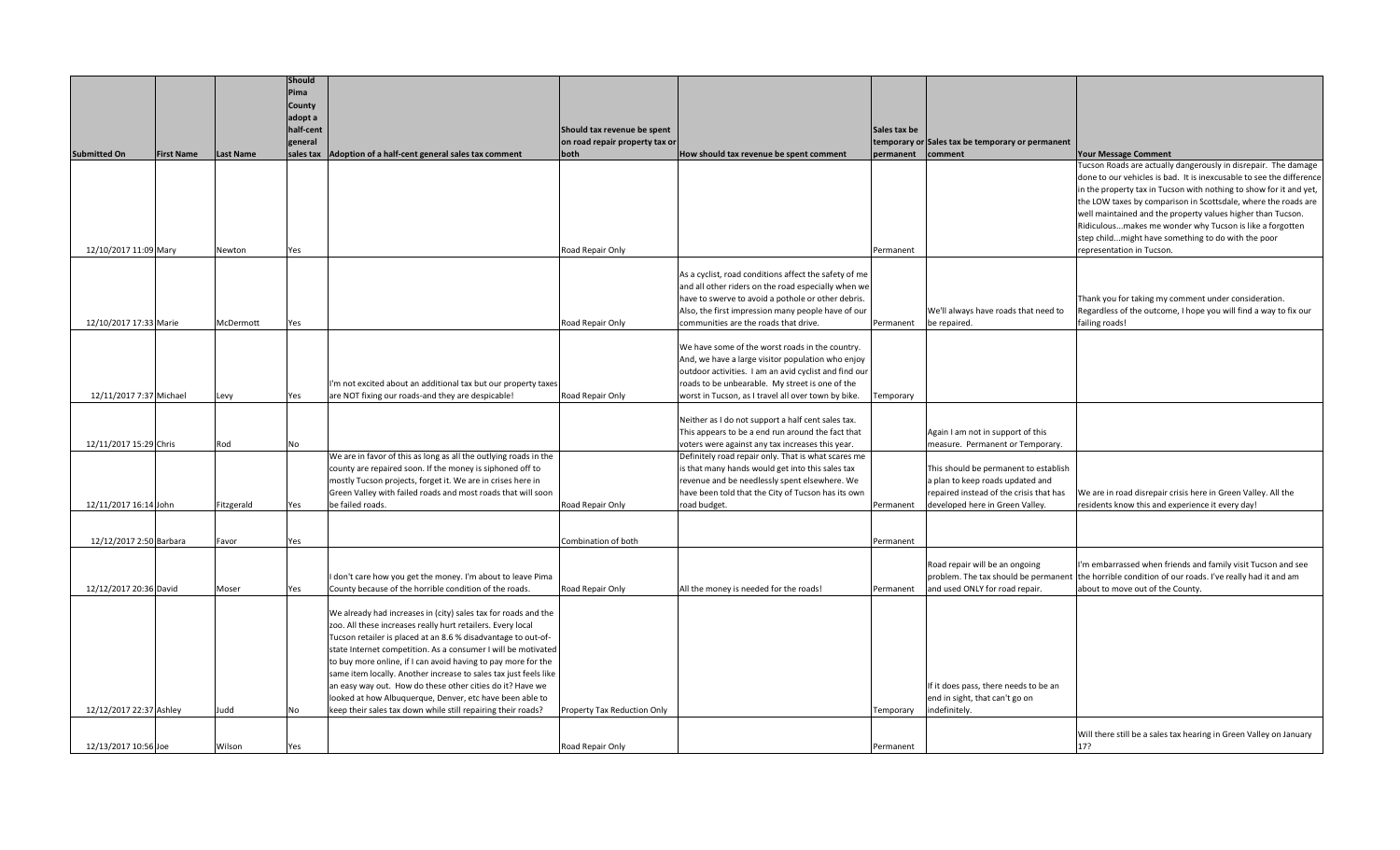|                          |                   |                  | Should               |                                                                                                                                |                                |                                                   |              |                                                          |                                                                                                                                     |
|--------------------------|-------------------|------------------|----------------------|--------------------------------------------------------------------------------------------------------------------------------|--------------------------------|---------------------------------------------------|--------------|----------------------------------------------------------|-------------------------------------------------------------------------------------------------------------------------------------|
|                          |                   |                  | Pima                 |                                                                                                                                |                                |                                                   |              |                                                          |                                                                                                                                     |
|                          |                   |                  | County               |                                                                                                                                |                                |                                                   |              |                                                          |                                                                                                                                     |
|                          |                   |                  | adopt a<br>half-cent |                                                                                                                                | Should tax revenue be spent    |                                                   | Sales tax be |                                                          |                                                                                                                                     |
|                          |                   |                  | general              |                                                                                                                                | on road repair property tax or |                                                   |              | temporary or Sales tax be temporary or permanent         |                                                                                                                                     |
| <b>Submitted On</b>      | <b>First Name</b> | <b>Last Name</b> | sales tax            | Adoption of a half-cent general sales tax comment                                                                              | both                           | How should tax revenue be spent comment           | permanent    | comment                                                  | <b>Your Message Comment</b>                                                                                                         |
|                          |                   |                  |                      |                                                                                                                                |                                |                                                   |              |                                                          |                                                                                                                                     |
|                          |                   |                  |                      |                                                                                                                                |                                |                                                   |              |                                                          | This is yet another government bait-and-switch: adopt a sales tax                                                                   |
|                          |                   |                  |                      |                                                                                                                                |                                |                                                   |              |                                                          | to replace/reduce the property tax. The sales tax gets                                                                              |
|                          |                   |                  |                      |                                                                                                                                |                                |                                                   |              |                                                          | implemented, but the property tax will stay the way it is. And as                                                                   |
|                          |                   |                  |                      |                                                                                                                                |                                |                                                   |              |                                                          | for "temporary", no increase in government revenues is ever<br>temporary: remember the "smoker tax" which was supposed to           |
|                          |                   |                  |                      |                                                                                                                                |                                |                                                   |              |                                                          | be for tobacco education, and which was supposed to be self-                                                                        |
|                          |                   |                  |                      |                                                                                                                                |                                |                                                   |              |                                                          | terminating (i.e. when people stop smoking, no more tax would                                                                       |
|                          |                   |                  |                      |                                                                                                                                |                                |                                                   |              |                                                          | be collected, but it would no longer be needed): a few years later,                                                                 |
|                          |                   |                  |                      |                                                                                                                                |                                |                                                   |              |                                                          | on the ballot, there was a measure to increase the tax because it                                                                   |
|                          |                   |                  |                      |                                                                                                                                |                                |                                                   |              |                                                          | wasn't making enough!! I guess we needed to get more funds for                                                                      |
| 12/13/2017 15:59 Robert  |                   | deLeeuw          | No                   |                                                                                                                                |                                |                                                   |              |                                                          | that wonderful "Rio Nuevo". First remove/reduce the property<br>tax, then we'll talk about replacing it with a sales tax            |
|                          |                   |                  |                      |                                                                                                                                |                                |                                                   |              |                                                          |                                                                                                                                     |
|                          |                   |                  |                      | Gee, the news says that tax receipts are at an all time high!                                                                  |                                |                                                   |              |                                                          |                                                                                                                                     |
|                          |                   |                  |                      | So Pima Co blew the revenue on give-away programs and                                                                          |                                |                                                   |              |                                                          |                                                                                                                                     |
|                          |                   |                  |                      | forgot about the basics? Why don't we vote on the give-                                                                        |                                |                                                   |              |                                                          |                                                                                                                                     |
| 12/14/2017 11:08 Mike    |                   | Edwards          |                      | aways and pay for the basics with the revenue we have now?<br>Not Sure   Oooooo, that's right, give-aways buy votes, I forgot. |                                | Neither, see comment above                        | Temporary    | How could government do any tax on a<br>temporary basis? |                                                                                                                                     |
|                          |                   |                  |                      |                                                                                                                                |                                |                                                   |              |                                                          |                                                                                                                                     |
|                          |                   |                  |                      |                                                                                                                                |                                |                                                   |              |                                                          |                                                                                                                                     |
|                          |                   |                  |                      |                                                                                                                                |                                |                                                   |              |                                                          |                                                                                                                                     |
|                          |                   |                  |                      |                                                                                                                                |                                |                                                   |              | I don't think we'll ever run out of roads                |                                                                                                                                     |
|                          |                   |                  |                      | I'd rather have it on my property tax, but sales tax is ok as                                                                  |                                |                                                   |              | to repair or improve, plus I want a                      |                                                                                                                                     |
|                          |                   |                  |                      | long as it is for roads and streets, and can't be swept by the                                                                 |                                | I don't need a tax reduction, I need a new street |              |                                                          | freeway deck on the Rillito from TV to I- Tanque Verde Road is getting terrible. I bet most of the roads are                        |
| 12/14/2017 13:24 WILLIAM |                   | DAY              | Yes                  | legislature!                                                                                                                   | Road Repair Only               | surface in front of my home.                      | Permanent    | 10 plus, maybe a few other places.                       | no better. Get on with the fixing! Please!!                                                                                         |
|                          |                   |                  |                      | ADDING ANOTHER 0.5% TAX TO THE CURRENT 8.7% TAX                                                                                |                                |                                                   |              |                                                          |                                                                                                                                     |
|                          |                   |                  |                      | EQUALS 9.2% SALES TAX. In addition there are public utility<br>taxes, telecommunication taxes and added by at least the city   |                                |                                                   |              |                                                          | increasing the sales tax hurts the poor the most. if you want to<br>hurt the poor, than pass the tax. more people will order online |
|                          |                   |                  |                      | of Tucson (possibly other jurisdictions). You are talking                                                                      |                                |                                                   |              | Permanent tax should hurt the local                      | from out of state businesses to avoid the tax, something                                                                            |
|                          |                   |                  |                      | about approaching or exceeding 10% tax!!! It is just getting                                                                   |                                | if the board passes this tax, it should be a      |              | economy. taxes would be lower in                         | everyone on the board currently does! no response needed, I                                                                         |
| 12/15/2017 1:33 RICHARD  |                   | <b>BURNETT</b>   | No                   | too expensive to live here!                                                                                                    | Combination of both            | combination of the above.                         | Temporary    | Pinal and Maricopa counties.                             | will know if you pass it.                                                                                                           |
|                          |                   |                  |                      |                                                                                                                                |                                |                                                   |              |                                                          |                                                                                                                                     |
|                          |                   |                  |                      |                                                                                                                                |                                |                                                   |              |                                                          |                                                                                                                                     |
|                          |                   |                  |                      |                                                                                                                                |                                |                                                   |              |                                                          |                                                                                                                                     |
|                          |                   |                  |                      |                                                                                                                                |                                |                                                   |              |                                                          |                                                                                                                                     |
|                          |                   |                  |                      |                                                                                                                                |                                |                                                   |              |                                                          |                                                                                                                                     |
|                          |                   |                  |                      |                                                                                                                                |                                |                                                   |              |                                                          |                                                                                                                                     |
|                          |                   |                  |                      |                                                                                                                                |                                |                                                   |              |                                                          |                                                                                                                                     |
|                          |                   |                  |                      |                                                                                                                                |                                |                                                   |              | audited every few years to insure funds                  |                                                                                                                                     |
| 12/15/2017 7:48 Patricia |                   | Fowler           | Yes                  |                                                                                                                                | Combination of both            |                                                   |              | Temporary are going to designated purpose                |                                                                                                                                     |